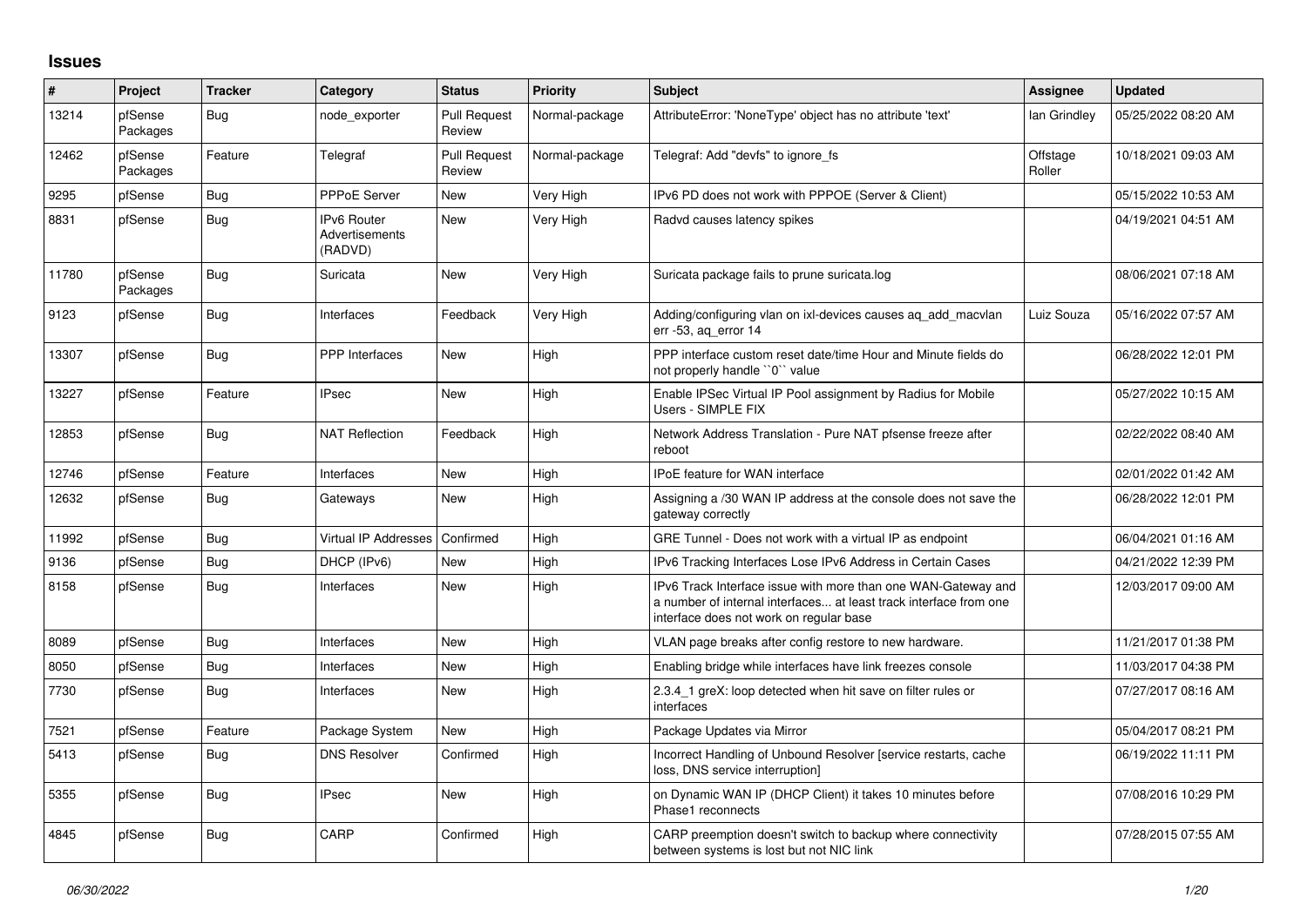| #     | Project             | <b>Tracker</b> | Category           | <b>Status</b>                 | <b>Priority</b> | <b>Subject</b>                                                                                  | <b>Assignee</b>   | <b>Updated</b>      |
|-------|---------------------|----------------|--------------------|-------------------------------|-----------------|-------------------------------------------------------------------------------------------------|-------------------|---------------------|
| 13311 | pfSense Docs        | New Content    | Troubleshooting    | New                           | High            | Add troubleshooting tips for ZFS boot issues                                                    |                   | 06/28/2022 11:04 AM |
| 13180 | pfSense<br>Packages | Bug            | pfBlockerNG        | <b>New</b>                    | High            | High CPU Utilization with pfb_filter <sup>[]</sup> since PfBlockerNG update to<br>devel 3.1.0 4 |                   | 06/14/2022 08:00 AM |
| 13179 | pfSense<br>Packages | Feature        | pfBlockerNG        | <b>New</b>                    | High            | Search based on CIDR                                                                            |                   | 05/17/2022 09:45 AM |
| 12932 | pfSense<br>Packages | Feature        | pfBlockerNG        | <b>New</b>                    | High            | pfblockerng per user whitelist                                                                  |                   | 03/11/2022 11:08 AM |
| 12732 | pfSense<br>Packages | <b>Bug</b>     | squidguard         | <b>New</b>                    | High            | Squid https filtering squidguard acl target list - erratic behaviour                            |                   | 01/26/2022 09:11 AM |
| 12520 | pfSense<br>Packages | Feature        | Squid              | <b>New</b>                    | High            | [Squid] - Allow or Deny Mappings from IP/Host/GeoIP sources                                     |                   | 11/12/2021 02:13 PM |
| 11936 | pfSense<br>Packages | <b>Bug</b>     | <b>FRR</b>         | Incomplete                    | High            | FRR does not connect BGP when using password                                                    |                   | 05/19/2021 08:12 AM |
| 11572 | pfSense<br>Packages | <b>Bug</b>     | pfBlockerNG        | <b>New</b>                    | High            | Auto created firewall rules have IPv4 as protocol only - even for<br>IPv6 lists.                |                   | 06/25/2022 10:59 AM |
| 11563 | pfSense<br>Packages | <b>Bug</b>     | <b>BIND</b>        | New                           | High            | BIND GUI writes TXT records > 255 characters                                                    |                   | 02/27/2021 07:11 AM |
| 11534 | pfSense<br>Packages | Regression     | FreeRADIUS         | New                           | High            | FreeRADIUS EAP anonymous connection forbidden out-of-tunnel                                     |                   | 07/14/2021 02:32 AM |
| 11158 | pfSense<br>Packages | <b>Bug</b>     | <b>FRR</b>         | <b>New</b>                    | High            | <b>FRR Prefix Lists</b>                                                                         |                   | 12/30/2020 04:55 PM |
| 10760 | pfSense<br>Packages | <b>Bug</b>     | <b>BIND</b>        | <b>New</b>                    | High            | pfSense BIND 9.14.12 server terminates due to assertion failure                                 |                   | 07/11/2020 04:53 PM |
| 10252 | pfSense<br>Packages | <b>Bug</b>     | pfBlockerNG        | New                           | High            | pfblockerng-devel                                                                               |                   | 02/11/2020 05:18 PM |
| 9724  | pfSense<br>Packages | <b>Bug</b>     | pfBlockerNG        | <b>New</b>                    | High            | pfblockerng-firewall-filter-service-will-not-start                                              |                   | 09/05/2019 06:32 AM |
| 9046  | pfSense<br>Packages | Feature        | Telegraf           | <b>New</b>                    | High            | telegraf feature request                                                                        |                   | 02/18/2019 03:38 PM |
| 8513  | pfSense<br>Packages | <b>Bug</b>     | FreeRADIUS         | <b>New</b>                    | High            | Freeradius 3.x Idap problem                                                                     |                   | 02/18/2019 05:22 PM |
| 8438  | pfSense<br>Packages | <b>Bug</b>     | haproxy            | New                           | High            | haproxy: can't use ACL for cert with http-response actions                                      |                   | 05/24/2018 01:12 PM |
| 7388  | pfSense<br>Packages | Bug            | Suricata           | New                           | High            | Suricata does not property recognize MTU for PPPOE interfaces                                   |                   | 03/15/2017 05:17 AM |
| 6988  | pfSense<br>Packages | <b>Bug</b>     | Snort              | New                           | High            | SNORT Package PHP memory error                                                                  |                   | 06/28/2018 10:00 PM |
| 12607 | pfSense Plus        | Bug            | Hardware / Drivers | New                           | High            | Instability with Snort Inline with AWS Instances                                                |                   | 01/10/2022 09:03 PM |
| 12979 | pfSense<br>Packages | <b>Bug</b>     | Snort              | <b>Pull Request</b><br>Review | High            | Snort Rules Update Process Using Deprecated FreeBSD<br>Subdirectory Name                        | <b>Bill Meeks</b> | 03/24/2022 09:02 AM |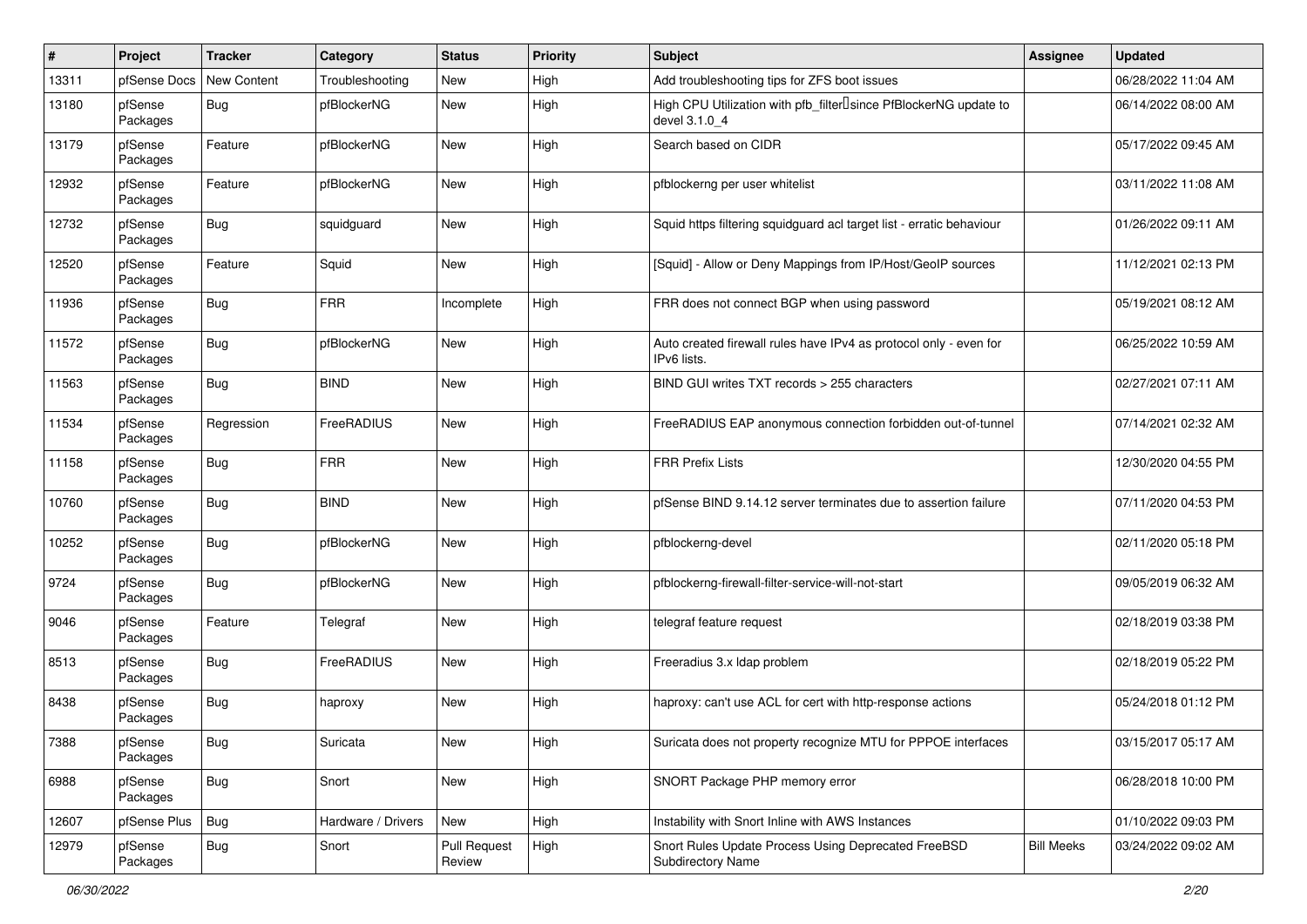| ∦     | Project             | <b>Tracker</b> | Category                        | <b>Status</b>                 | <b>Priority</b> | Subject                                                                                                   | <b>Assignee</b>       | <b>Updated</b>      |
|-------|---------------------|----------------|---------------------------------|-------------------------------|-----------------|-----------------------------------------------------------------------------------------------------------|-----------------------|---------------------|
| 12608 | pfSense<br>Packages | Bug            | WireGuard                       | <b>New</b>                    | High            | WireGuard tunnels monitored by dpinger causing system to stop<br>routing completely in certain situations | Christian<br>McDonald | 12/16/2021 03:14 PM |
| 12160 | pfSense<br>Packages | Regression     | syslog-ng                       | Feedback                      | High            | An invalid configuration is generated when choosing TLS as the<br>default protocol                        | Jim Pingle            | 07/23/2021 03:27 PM |
| 8964  | pfSense             | <b>Bug</b>     | <b>IPsec</b>                    | <b>New</b>                    | High            | IPsec async cryptography advanced setting - TCP traffic not<br>passing through                            | Luiz Souza            | 12/08/2020 12:09 PM |
| 12354 | pfSense<br>Packages | Todo           | haproxy                         | Feedback                      | High            | Update haproxy-devel to mitigate CVE-2021-40346                                                           | Viktor Gurov          | 05/12/2022 08:50 AM |
| 11135 | pfSense<br>Packages | Bug            | haproxy                         | Feedback                      | High            | HAproxy OCSP reponse crontab bug                                                                          | <b>Viktor Gurov</b>   | 09/10/2021 11:51 AM |
| 13321 | pfSense             | Bug            | DHCP (IPv4)                     | <b>Pull Request</b><br>Review | Normal          | dhcpleases handles duplicate hostnames incorrectly                                                        |                       | 06/30/2022 07:06 AM |
| 13305 | pfSense             | Feature        | Certificates                    | <b>New</b>                    | Normal          | Certificate Revocation page should show expiration date                                                   |                       | 06/27/2022 10:26 AM |
| 13304 | pfSense             | Feature        | <b>Traffic Shaper</b><br>(ALTQ) | <b>Pull Request</b><br>Review | Normal          | Add Broadcom Netextreme II (bxe) to the altg capable check                                                |                       | 06/28/2022 12:01 PM |
| 13297 | pfSense             | Feature        | Routing                         | New                           | Normal          | Support for Gateway Groups as Static Route destinations                                                   |                       | 06/24/2022 07:41 AM |
| 13296 | pfSense             | Feature        | DHCP (IPv6)                     | <b>New</b>                    | Normal          | Add support for DHCP6 OPTION_PD_EXCLUDE (RFC 6603)                                                        |                       | 06/24/2022 10:10 PM |
| 13295 | pfSense             | <b>Bug</b>     | Gateway Monitoring              | <b>Pull Request</b><br>Review | Normal          | Incorrect function parameters for "get dpinger status()" call in<br>'qwlb.inc                             |                       | 06/28/2022 12:01 PM |
| 13293 | pfSense             | Feature        | OpenVPN                         | New                           | Normal          | Option to set auth-gen-token in OpenVPN GUI                                                               |                       | 06/21/2022 02:35 PM |
| 13290 | pfSense             | Regression     | Captive Portal                  | Feedback                      | Normal          | Error "dummynet: bad switch 21!" with Captive Portals and<br>Limiters active                              |                       | 06/30/2022 08:06 AM |
| 13288 | pfSense             | Bug            | Configuration<br>Backend        | <b>New</b>                    | Normal          | Encode FreeRADIUS Custom Options                                                                          |                       | 06/20/2022 10:36 AM |
| 13287 | pfSense             | Feature        | Configuration<br>Backend        | <b>New</b>                    | Normal          | Encode OpenVPN Custom Options                                                                             |                       | 06/20/2022 10:33 AM |
| 13280 | pfSense             | Bug            | Unknown                         | <b>New</b>                    | Normal          | Entries duplicated in /boot/loader.conf                                                                   |                       | 06/19/2022 11:11 AM |
| 13279 | pfSense             | Bug            | Interfaces                      | New                           | Normal          | DHCP config override affects Gateway installation.                                                        |                       | 06/17/2022 07:25 AM |
| 13277 | pfSense             | Bug            | <b>IGMP Proxy</b>               | <b>New</b>                    | Normal          | IGMP Proxy webConfigurator Page Always Produces Error                                                     |                       | 06/16/2022 07:50 PM |
| 13276 | pfSense             | <b>Bug</b>     | <b>IGMP Proxy</b>               | <b>New</b>                    | Normal          | IGMP Proxy Error Message for Logging Links to System Log<br>Instead of Routing Log                        |                       | 06/16/2022 07:48 PM |
| 13273 | pfSense             | <b>Bug</b>     | DHCP (IPv4)                     | New                           | Normal          | dhclient can use conflicting recorded leases                                                              |                       | 06/14/2022 11:07 AM |
| 13268 | pfSense             | Todo           | Console Menu                    | Ready To Test   Normal        |                 | columns don't align nicely in console with medium-long interface<br>names                                 |                       | 06/12/2022 10:32 PM |
| 13267 | pfSense             | <b>Bug</b>     | OpenVPN                         | New                           | Normal          | dpinger continues to run on OpenVPN gateway after OpenVPN<br>service is stopped.                          |                       | 06/12/2022 02:49 PM |
| 13264 | pfSense             | Feature        | <b>IPsec</b>                    | New                           | Normal          | IPSec Phase2 select multiple PFS key groups                                                               |                       | 06/10/2022 04:29 PM |
| 13260 | pfSense             | Feature        | Authentication                  | New                           | Normal          | Add support for OpenVPN static-challenge                                                                  |                       | 06/09/2022 02:04 PM |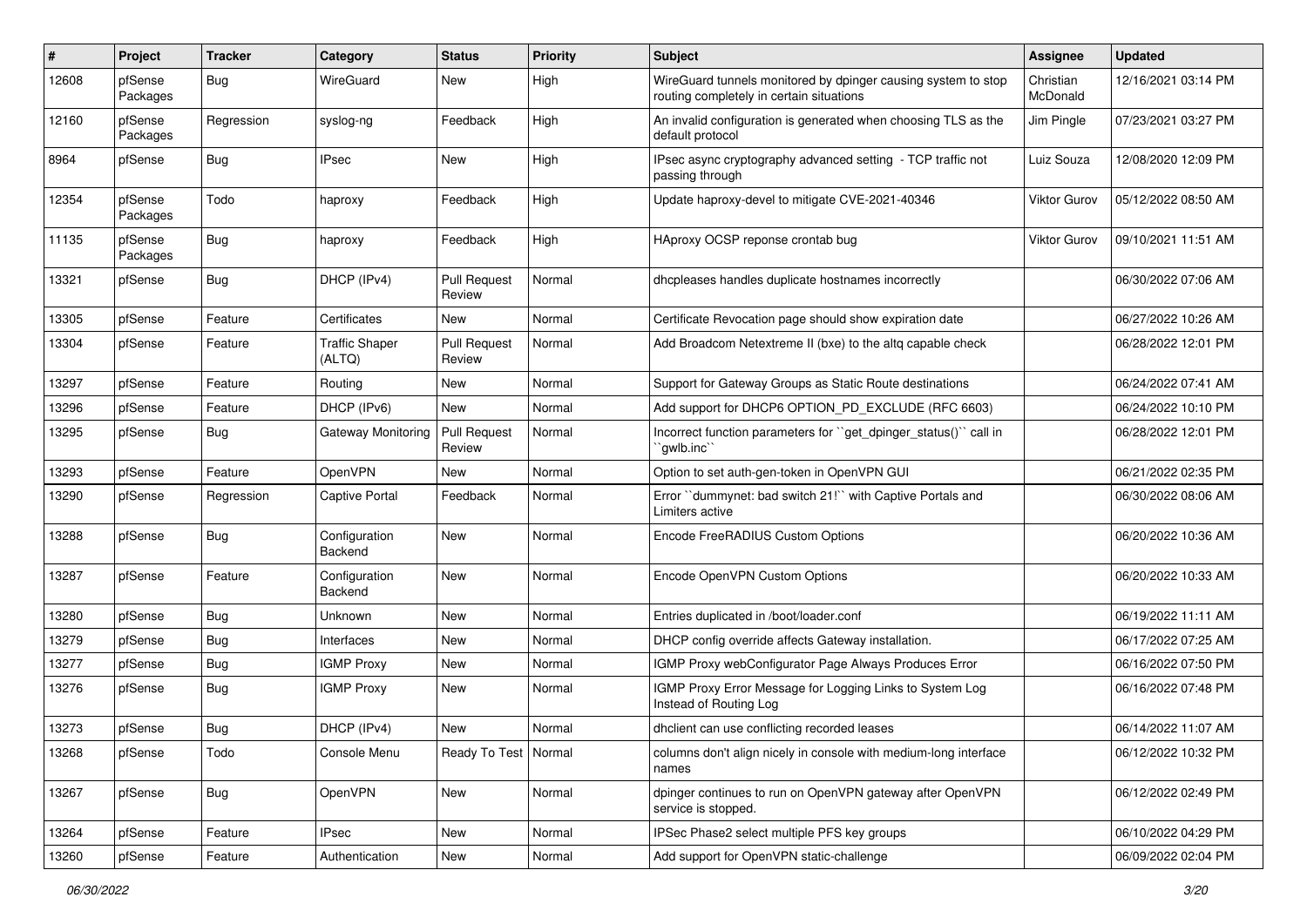| #     | Project | <b>Tracker</b> | Category                        | <b>Status</b>                 | Priority | <b>Subject</b>                                                                                           | <b>Assignee</b> | <b>Updated</b>      |
|-------|---------|----------------|---------------------------------|-------------------------------|----------|----------------------------------------------------------------------------------------------------------|-----------------|---------------------|
| 13256 | pfSense | Feature        | DHCP (IPv4)                     | <b>New</b>                    | Normal   | Better handling of duplicate IPs in static DHCP assignments                                              |                 | 06/11/2022 04:51 PM |
| 13254 | pfSense | Bug            | <b>DNS Resolver</b>             | <b>New</b>                    | Normal   | DNS resolver does not update "unbound.conf" file during link<br>down events                              |                 | 06/28/2022 12:01 PM |
| 13253 | pfSense | Bug            | DHCP (IPv6)                     | <b>New</b>                    | Normal   | 'dhcp6c' is not restarted when applying settings when multiple<br>WANs are configured for DHCP6          |                 | 06/28/2022 12:01 PM |
| 13252 | pfSense | <b>Bug</b>     | Upgrade                         | New                           | Normal   | reduce frequency of php-fpm socket connection attempts from<br>check reload status                       |                 | 06/12/2022 11:11 AM |
| 13249 | pfSense | <b>Bug</b>     | Console Menu                    | New                           | Normal   | Running playback comands multiple times results in PHP error                                             |                 | 06/06/2022 07:02 AM |
| 13248 | pfSense | Regression     | DHCP (IPv6)                     | <b>New</b>                    | Normal   | IPv6 Router Advertisements runs when config.xml does not<br>contain an entry for the interface           |                 | 06/05/2022 07:44 PM |
| 13244 | pfSense | Feature        | Web Interface                   | New                           | Normal   | Add help text under Timezone settings in the GUI                                                         |                 | 06/03/2022 01:00 PM |
| 13242 | pfSense | Feature        | Gateway Monitoring              | New                           | Normal   | Enhancements to static route creation/deletion for dpinger monitor<br>IP <sub>s</sub>                    |                 | 06/03/2022 11:20 AM |
| 13237 | pfSense | <b>Bug</b>     | DHCP (IPv6)                     | New                           | Normal   | dhcp6c script cannot be executed safely                                                                  |                 | 06/01/2022 11:20 AM |
| 13224 | pfSense | Bug            | Notifications                   | New                           | Normal   | Email notification flood when UPS (NUT) and WAN send<br>notifications                                    |                 | 05/27/2022 01:58 AM |
| 13222 | pfSense | Bug            | UPnP/NAT-PMP                    | <b>New</b>                    | Normal   | CARP IP does not listen for NAT-PMP packets                                                              |                 | 05/26/2022 02:28 PM |
| 13187 | pfSense | Documentation  | Upgrade                         | New                           | Normal   | Azure Frequently asked questions                                                                         |                 | 05/20/2022 06:52 AM |
| 13167 | pfSense | <b>Bug</b>     | Dynamic DNS                     | <b>New</b>                    | Normal   | phpDynDNS: DigitalOcean ddns update fails (bad request, invalid<br>character '-' in request id)          |                 | 06/16/2022 09:30 PM |
| 13165 | pfSense | Feature        | Dashboard                       | <b>Pull Request</b><br>Review | Normal   | Feat: live update for Services dashboard widget                                                          |                 | 05/15/2022 01:48 AM |
| 13158 | pfSense | <b>Bug</b>     | Web Interface                   | <b>New</b>                    | Normal   | Input validation error when applying limiter changes                                                     |                 | 05/14/2022 05:32 PM |
| 13124 | pfSense | Feature        | Web Interface                   | <b>Pull Request</b><br>Review | Normal   | Option to wait for interface selection before displaying firewall<br>rules                               |                 | 06/28/2022 12:01 PM |
| 13091 | pfSense | Feature        | OpenVPN                         | <b>New</b>                    | Normal   | RFE: Ability to specify the order of OpenVPN Authentication<br>servers                                   |                 | 04/22/2022 04:30 PM |
| 13087 | pfSense | Bug            | OpenVPN                         | <b>New</b>                    | Normal   | OpenVPN Server: hide WINS servers list when netbios option is<br>unchecked while WINS servers is checked |                 | 04/22/2022 10:29 AM |
| 13076 | pfSense | <b>Bug</b>     | Gateway Monitoring              | <b>New</b>                    | Normal   | Marking a gateway as down does not affect IPsec entries using<br>gateway groups                          |                 | 06/28/2022 12:01 PM |
| 13068 | pfSense | Bug            | Aliases / Tables                | <b>New</b>                    | Normal   | Error loading rules when URL Table IPs content is empty                                                  |                 | 04/17/2022 09:07 PM |
| 13067 | pfSense | <b>Bug</b>     | <b>FilterDNS</b>                | New                           | Normal   | filterdns resolve interval is twice the intended value                                                   |                 | 04/17/2022 07:45 PM |
| 13058 | pfSense | Todo           | Rules / NAT                     | <b>New</b>                    | Normal   | Add static routes and directly connected networks back to policy<br>route negation rules                 |                 | 04/13/2022 08:05 AM |
| 13051 | pfSense | <b>Bug</b>     | <b>Traffic Shaper</b><br>(ALTQ) | <b>New</b>                    | Normal   | Firewall traffic shaper by interface selection unknow                                                    |                 | 04/12/2022 07:03 AM |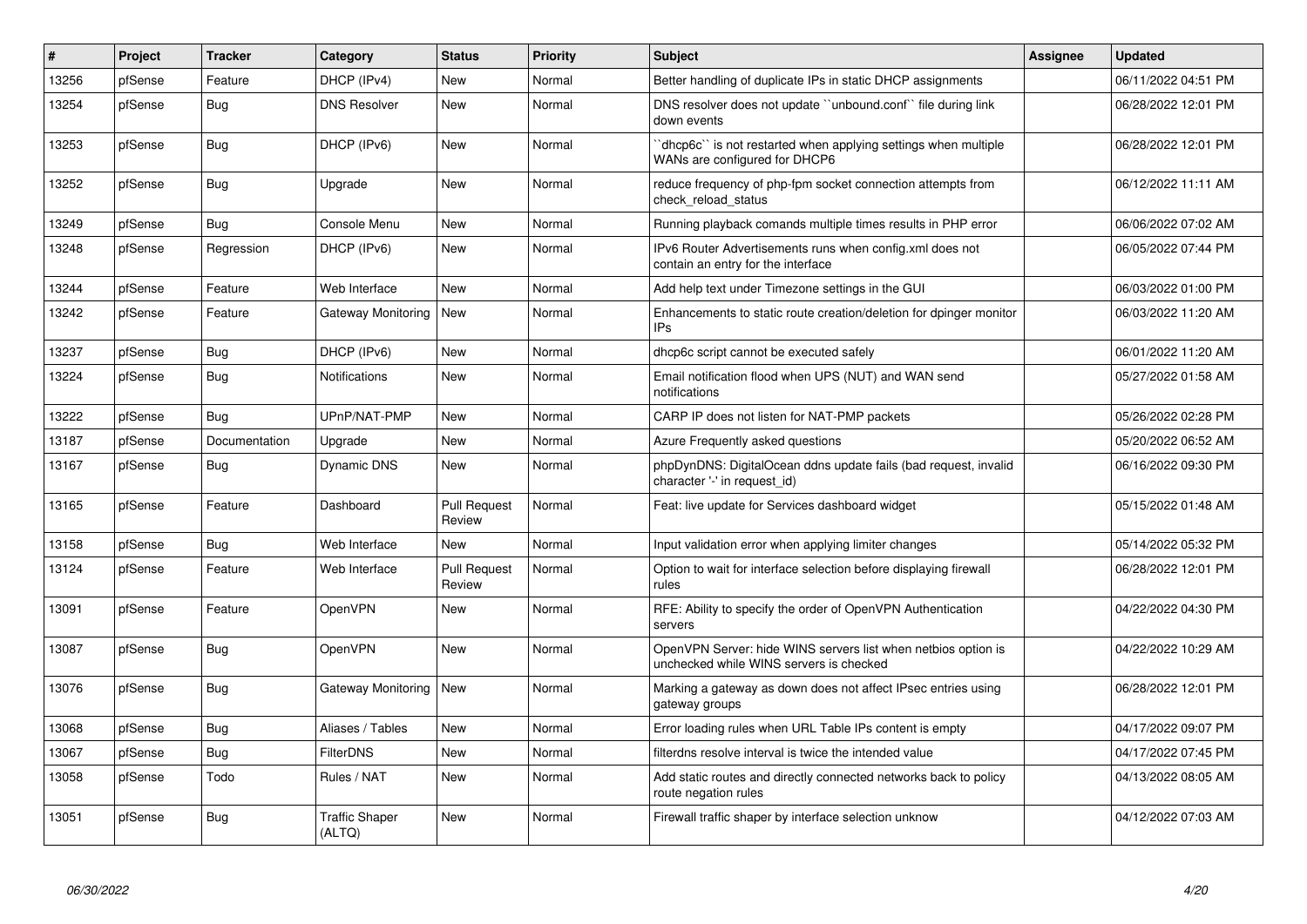| ∦     | Project | <b>Tracker</b> | Category                                        | <b>Status</b>                 | <b>Priority</b> | Subject                                                                                       | <b>Assignee</b> | <b>Updated</b>      |
|-------|---------|----------------|-------------------------------------------------|-------------------------------|-----------------|-----------------------------------------------------------------------------------------------|-----------------|---------------------|
| 13046 | pfSense | <b>Bug</b>     | Rules / NAT                                     | New                           | Normal          | Floating rule applied to IPv6 interface with a SLAAC DHCPv6<br>gateway reports error on boot  |                 | 04/11/2022 09:50 AM |
| 13017 | pfSense | Feature        | Packet Capture                                  | <b>New</b>                    | Normal          | Packet capture: add preview results while capture is running                                  |                 | 04/09/2022 11:08 AM |
| 13009 | pfSense | Feature        | OpenVPN                                         | <b>New</b>                    | Normal          | Add option for multiple remote addresses to OpenVPN Client                                    |                 | 03/31/2022 12:42 PM |
| 13003 | pfSense | <b>Bug</b>     | Hardware / Drivers                              | <b>New</b>                    | Normal          | Malicious Driver Detection event on ixl driver                                                |                 | 06/25/2022 05:00 PM |
| 12960 | pfSense | Bug            | Installer                                       | <b>New</b>                    | Normal          | VGA installer image defaults to serial console, serial console is<br>default in GUI settings  |                 | 06/28/2022 12:01 PM |
| 12959 | pfSense | Bug            | DHCP (IPv4)                                     | Feedback                      | Normal          | dhcplease process wrongly update host file if client-hostname is<br>empty                     |                 | 03/28/2022 10:26 AM |
| 12950 | pfSense | Bug            | Routing                                         | <b>New</b>                    | Normal          | OpenVPN as default gateway does not get set at boot time                                      |                 | 04/09/2022 05:46 PM |
| 12947 | pfSense | Bug            | DHCP (IPv6)                                     | <b>Pull Request</b><br>Review | Normal          | DHCP6 client does not take any action if the interface IPv6<br>address changes during renewal |                 | 06/28/2022 12:01 PM |
| 12938 | pfSense | <b>Bug</b>     | <b>IPv6 Router</b><br>Advertisements<br>(RADVD) | <b>New</b>                    | Normal          | MaxRtrAdvInterval would allow stale DNS servers to be deleted<br>faster                       |                 | 03/12/2022 09:37 AM |
| 12927 | pfSense | <b>Bug</b>     | OpenVPN                                         | <b>New</b>                    | Normal          | OpenVPN with OCSP enabled allows connections with revoked<br>certificates                     |                 | 03/24/2022 08:22 AM |
| 12926 | pfSense | <b>Bug</b>     | Interfaces                                      | Feedback                      | Normal          | Changing LAGG type on CARP interfaces makes VIPs go to an<br>"init" State                     |                 | 03/10/2022 10:52 AM |
| 12922 | pfSense | <b>Bug</b>     | DHCP (IPv4)                                     | <b>New</b>                    | Normal          | Classless static routes received on DHCP WAN can override<br>chosen default gateway           |                 | 03/28/2022 10:08 AM |
| 12905 | pfSense | Bug            | Web Interface                                   | <b>New</b>                    | Normal          | Add VLAN Re-assignment to Import Interface Mismatch Wizard                                    |                 | 03/07/2022 08:05 AM |
| 12903 | pfSense | Feature        | Notifications                                   | New                           | Normal          | alternative authentication methods for email notifications?                                   |                 | 03/07/2022 07:52 AM |
| 12888 | pfSense | <b>Bug</b>     | Rules / NAT                                     | <b>New</b>                    | Normal          | pfSense sends un-NATed packets during OpenVPN startup                                         |                 | 03/01/2022 03:13 PM |
| 12878 | pfSense | <b>Bug</b>     | <b>Traffic Shaper</b><br>(ALTQ)                 | Incomplete                    | Normal          | Traffic shaping by interface, route queue bandwidth inbound, out<br>by a large factor.        |                 | 06/06/2022 07:03 AM |
| 12877 | pfSense | Bug            | <b>Dynamic DNS</b>                              | Feedback                      | Normal          | Cloudflare DynDNS fails to update more than two addresses                                     |                 | 05/29/2022 06:56 PM |
| 12875 | pfSense | <b>Bug</b>     | Package System                                  | <b>New</b>                    | Normal          | Import zabbix-agent6 and zabbix-proxy6 from FreeBSD Ports                                     |                 | 05/28/2022 06:50 PM |
| 12874 | pfSense | Feature        | OpenVPN                                         | <b>New</b>                    | Normal          | OpenVPN RADIUS Framed-Pool                                                                    |                 | 02/25/2022 02:24 PM |
| 12857 | pfSense | <b>Bug</b>     | Gateways                                        | New                           | Normal          | Firewall gateway goes away when making changes to Bridge0<br>device                           |                 | 02/27/2022 11:20 AM |
| 12848 | pfSense | Feature        | Dynamic DNS                                     | New                           | Normal          | Evaluation of the DynDNS "Result Match" string                                                |                 | 02/22/2022 02:01 AM |
| 12829 | pfSense | Bug            | <b>Traffic Shaper</b><br>(Limiters)             | Feedback                      | Normal          | Dummynet kernel module fails to load after upgrade.                                           |                 | 03/17/2022 09:26 AM |
| 12828 | pfSense | Bug            | Wireless                                        | New                           | Normal          | pfSense keeps crashing (Fatal trap 12: page fault while in kernel<br>mode)                    |                 | 02/21/2022 07:55 AM |
| 12823 | pfSense | <b>Bug</b>     | DHCP (IPv6)                                     | New                           | Normal          | Multiple DHCP6 WAN connections PPPoE interface 'defached'<br>status                           |                 | 02/18/2022 05:39 AM |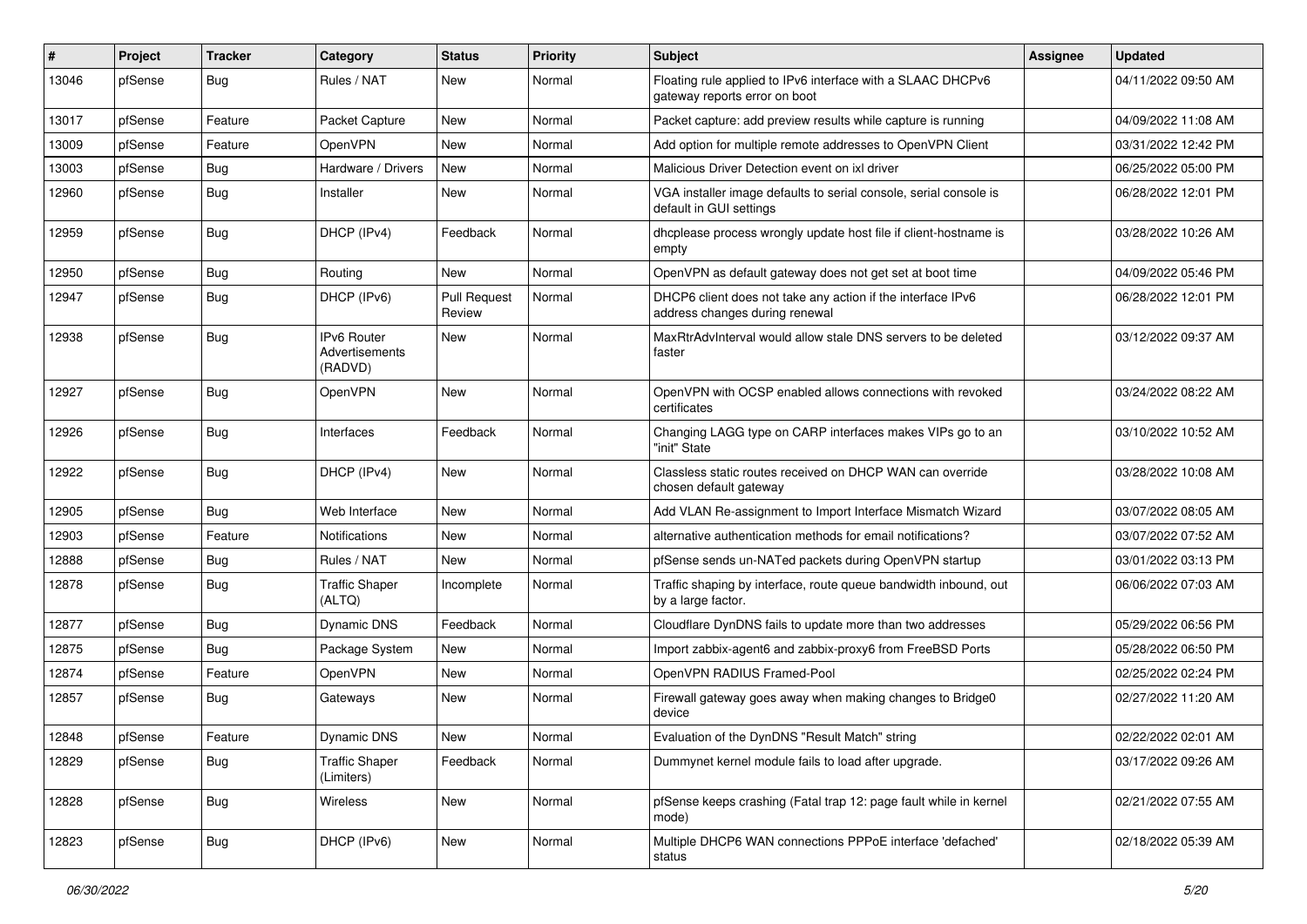| #     | Project | <b>Tracker</b> | Category                   | <b>Status</b> | <b>Priority</b> | Subject                                                                                                                | <b>Assignee</b> | <b>Updated</b>      |
|-------|---------|----------------|----------------------------|---------------|-----------------|------------------------------------------------------------------------------------------------------------------------|-----------------|---------------------|
| 12821 | pfSense | Regression     | Hardware / Drivers         | Confirmed     | Normal          | Intel e1000 driver (em & igb) cannot pass VLAN0 tagged packets                                                         |                 | 06/05/2022 08:23 AM |
| 12797 | pfSense | <b>Bug</b>     | UPnP/NAT-PMP               | <b>New</b>    | Normal          | UPnP+STUN forms invalid outbound NAT rules using the external<br>address discovered from STUN                          |                 | 02/15/2022 01:01 PM |
| 12796 | pfSense | Bug            | Upgrade                    | Confirmed     | Normal          | 2.5.2 -> 2.6.0 upgrade segfaults if certain packages are installed.                                                    |                 | 05/24/2022 07:43 AM |
| 12774 | pfSense | <b>Bug</b>     | Backup / Restore           | <b>New</b>    | Normal          | Picture widget image is not saved in backup                                                                            |                 | 04/04/2022 04:48 AM |
| 12768 | pfSense | Feature        | Upgrade                    | <b>New</b>    | Normal          | pfSense-repo: Make sure default config file exists                                                                     |                 | 06/28/2022 12:01 PM |
| 12764 | pfSense | <b>Bug</b>     | Gateways                   | New           | Normal          | VTI gateway status is pending after assigning the VTI interface                                                        |                 | 02/07/2022 05:41 AM |
| 12747 | pfSense | <b>Bug</b>     | Logging                    | <b>New</b>    | Normal          | System log is filled by sshguard                                                                                       |                 | 06/30/2022 05:21 AM |
| 12740 | pfSense | <b>Bug</b>     | FreeBSD                    | Incomplete    | Normal          | panic: esp input cb: Unexpected address family                                                                         |                 | 01/27/2022 01:19 PM |
| 12737 | pfSense | <b>Bug</b>     | Certificates               | <b>New</b>    | Normal          | CApath is not defined by default in curl                                                                               |                 | 06/28/2022 12:01 PM |
| 12730 | pfSense | <b>Bug</b>     | Captive Portal             | New           | Normal          | RADIUS accounting does not work if WAN is down                                                                         |                 | 01/26/2022 05:13 AM |
| 12726 | pfSense | <b>Bug</b>     | Authentication             | <b>New</b>    | Normal          | LDAP select container button auto populate                                                                             |                 | 01/25/2022 01:48 PM |
| 12708 | pfSense | Bug            | Aliases / Tables           | <b>New</b>    | Normal          | alias with non resolving DNS entry breaks underlying pf table                                                          |                 | 02/20/2022 06:13 PM |
| 12705 | pfSense | <b>Bug</b>     | <b>IPsec</b>               | Incomplete    | Normal          | ECDSA certificate does not work for IPSec VPN phase 1                                                                  |                 | 01/24/2022 03:22 PM |
| 12679 | pfSense | Feature        | Interfaces                 | <b>New</b>    | Normal          | Remind user to update DHCPv6 range when changing interface<br>IPv6 prefix                                              |                 | 01/12/2022 07:36 AM |
| 12676 | pfSense | Feature        | Rules / NAT                | <b>New</b>    | Normal          | Add the Tagged option on the Port Forward rules edit page                                                              |                 | 01/11/2022 05:52 AM |
| 12665 | pfSense | Feature        | Rules / NAT                | <b>New</b>    | Normal          | Ability to add custom pf rules from the GUI                                                                            |                 | 01/07/2022 09:30 AM |
| 12648 | pfSense | <b>Bug</b>     | Captive Portal             | New           | Normal          | Undocumented variables 'listenporthttp' and 'listenporthttps'                                                          |                 | 12/28/2021 10:44 AM |
| 12625 | pfSense | Feature        | Logging                    | New           | Normal          | Granular logging options for default firewall rules.                                                                   |                 | 12/21/2021 06:39 PM |
| 12612 | pfSense | <b>Bug</b>     | <b>DNS Resolver</b>        | <b>New</b>    | Normal          | DNS Resolver is restarted during every "rc.newwanip" event                                                             |                 | 06/28/2022 12:01 PM |
| 12602 | pfSense | Feature        | <b>Dynamic DNS</b>         | New           | Normal          | DHCPv6 should allow DDNS Client updates for hosts                                                                      |                 | 12/15/2021 11:00 AM |
| 12600 | pfSense | Feature        | Aliases / Tables           | <b>New</b>    | Normal          | allow custom mask for a network alias created from a FQDN                                                              |                 | 12/15/2021 10:50 AM |
| 12581 | pfSense | Regression     | DHCP (IPv6)                | New           | Normal          | CARP IPv6 assigned address does not get advertised to<br>endpoints with RADV                                           |                 | 12/16/2021 02:34 PM |
| 12563 | pfSense | <b>Bug</b>     | OpenVPN                    | New           | Normal          | OpenVPN server doesn't support Framed-IPv6-Address RADIUS<br>attribute                                                 |                 | 12/03/2021 11:19 AM |
| 12553 | pfSense | Feature        | Backup / Restore           | <b>New</b>    | Normal          | Auto Config Backup: Allow selecting multiple backups for deletion                                                      |                 | 02/22/2022 04:27 AM |
| 12552 | pfSense | Bug            | OpenVPN                    | <b>New</b>    | Normal          | "Pull DNS" option within OpenVPN client does not cause pfSense<br>to use DNS servers assigned by remote OpenVPN server |                 | 12/08/2021 08:45 AM |
| 12543 | pfSense | Bug            | Web Interface              | Feedback      | Normal          | Deleteing a Outbound NAT rule gave me an empty rule and<br>displayed php error in UI.                                  |                 | 02/14/2022 04:36 AM |
| 12542 | pfSense | Bug            | Virtual IP Addresses   New |               | Normal          | Cannot assign a same IPv6 Link-Local address to different<br>interfaces                                                |                 | 11/25/2021 01:41 AM |
| 12535 | pfSense | Documentation  | Routing                    | New           | Normal          | Negate Rules function does not match the description                                                                   |                 | 11/19/2021 02:03 PM |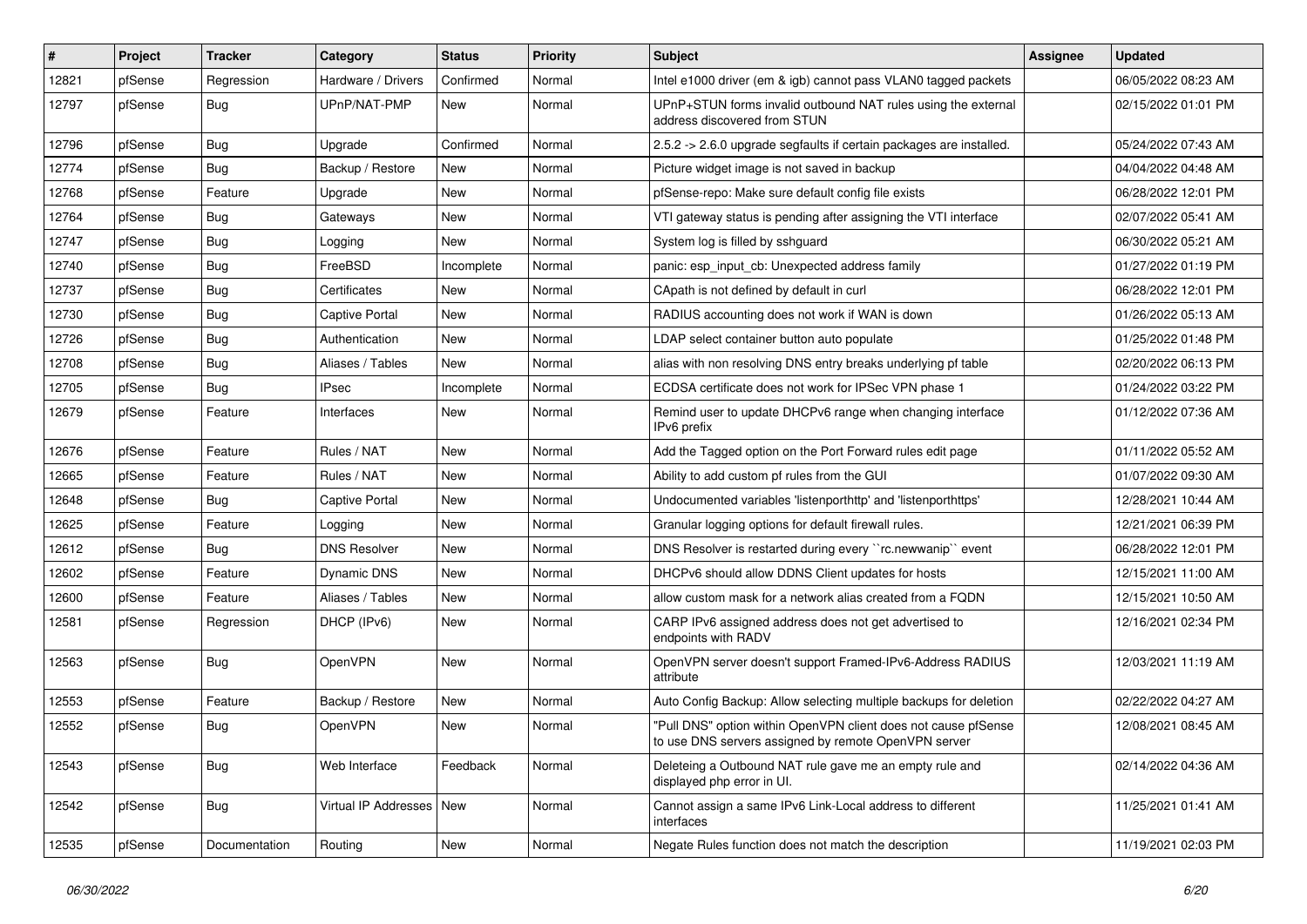| ∦     | Project | <b>Tracker</b> | Category                 | <b>Status</b>                 | <b>Priority</b> | Subject                                                                                                                                    | <b>Assignee</b> | <b>Updated</b>      |
|-------|---------|----------------|--------------------------|-------------------------------|-----------------|--------------------------------------------------------------------------------------------------------------------------------------------|-----------------|---------------------|
| 12519 | pfSense | Bug            | Authentication           | New                           | Normal          | Fail authentication using special character in password via the<br><b>LDAP</b> connector                                                   |                 | 11/12/2021 07:39 AM |
| 12509 | pfSense | Bug            | OpenVPN                  | <b>New</b>                    | Normal          | Deffered authentication does not work with auth-gen-token<br>external-auth or pusk "auth-token"                                            |                 | 11/08/2021 04:01 AM |
| 12508 | pfSense | Bug            | <b>DHCP Relay</b>        | <b>New</b>                    | Normal          | DHCP Relay over VPN                                                                                                                        |                 | 11/06/2021 11:25 AM |
| 12504 | pfSense | Bug            | Interfaces               | <b>New</b>                    | Normal          | BCM57412 NetXtreme-E 10Gb RDMA Ethernet controller issue                                                                                   |                 | 11/05/2021 04:51 AM |
| 12483 | pfSense | <b>Bug</b>     | Configuration<br>Backend | New                           | Normal          | GUI creates inconsistent config.xml                                                                                                        |                 | 10/23/2021 06:48 AM |
| 12473 | pfSense | Feature        | <b>IPsec</b>             | <b>New</b>                    | Normal          | Allow user adjustment of IPsec Keep Alive periodic checks                                                                                  |                 | 12/22/2021 05:59 AM |
| 12467 | pfSense | <b>Bug</b>     | Captive Portal           | <b>New</b>                    | Normal          | CP error on client disconnect after reboot                                                                                                 |                 | 10/17/2021 05:35 AM |
| 12464 | pfSense | Bug            | Logging                  | <b>Pull Request</b><br>Review | Normal          | Syslog Auth messages are sent as Emergency Level                                                                                           |                 | 06/28/2022 12:01 PM |
| 12459 | pfSense | Todo           | Virtual IP Addresses     | <b>New</b>                    | Normal          | Add IP Alias subnet input validation                                                                                                       |                 | 10/15/2021 09:35 AM |
| 12458 | pfSense | Feature        | Authentication           | <b>New</b>                    | Normal          | Use "unixHomeDirectory" instead of "homeDirectory" when LDAP<br>authentication server is Active Directory                                  |                 | 10/15/2021 08:18 AM |
| 12451 | pfSense | Bug            | Virtual IP Addresses     | <b>New</b>                    | Normal          | deleteVIP() does not check RFC2136 Update Source                                                                                           |                 | 10/13/2021 10:06 AM |
| 12436 | pfSense | <b>Bug</b>     | PPPoE Server             | New                           | Normal          | Pppoe server config gui does not allow setting of chap<br>authentication, and sets the network start address for allocation to<br>$\Omega$ |                 | 10/21/2021 08:15 AM |
| 12421 | pfSense | Bug            | Rules / NAT              | <b>New</b>                    | Normal          | IPV6 limiter bug                                                                                                                           |                 | 10/02/2021 08:44 AM |
| 12401 | pfSense | <b>Bug</b>     | <b>Traffic Graphs</b>    | <b>New</b>                    | Normal          | Traffic graphs with untagged and tagged VLAN on same interface                                                                             |                 | 09/23/2021 09:18 PM |
| 12382 | pfSense | Regression     | OpenVPN                  | New                           | Normal          | Certificate Depth checking creates OpenVPN micro-outages every<br>time a user authenticates after 2.5.2 upgrade                            |                 | 01/17/2022 04:17 AM |
| 12367 | pfSense | Todo           | Installer                | <b>New</b>                    | Normal          | ZFS: Do not show memstick disk on target list                                                                                              |                 | 09/13/2021 07:37 AM |
| 12357 | pfSense | Bug            | Captive Portal           | <b>New</b>                    | Normal          | Captive Portal popup Logout button loads full login page in popup<br>when clicked                                                          |                 | 10/27/2021 12:10 PM |
| 12300 | pfSense | Feature        | Hardware / Drivers       | <b>New</b>                    | Normal          | Add Aquantia Atlantic driver to pfsense                                                                                                    |                 | 09/14/2021 06:49 AM |
| 12283 | pfSense | <b>Bug</b>     | Authentication           | New                           | Normal          | LDAP/RADIUS authentication servers configuration does not allow<br>source IP address to be specified                                       |                 | 08/20/2021 01:15 AM |
| 12259 | pfSense | <b>Bug</b>     | <b>Operating System</b>  | New                           | Normal          | Intel em NICs Suffering Performance Degradation on FreeBSD12                                                                               |                 | 02/25/2022 09:28 PM |
| 12249 | pfSense | Bug            | Backup / Restore         | <b>New</b>                    | Normal          | HAProxy causing failed ACB backups                                                                                                         |                 | 11/15/2021 11:58 PM |
| 12243 | pfSense | Todo           | Package System           | New                           | Normal          | Implement "``plugin_interfaces()``                                                                                                         |                 | 02/07/2022 03:50 AM |
| 12215 | pfSense | Regression     | OpenVPN                  | Feedback                      | Normal          | OpenVPN does not resync when running on a gateway group                                                                                    |                 | 12/22/2021 05:49 AM |
| 12190 | pfSense | Feature        | Rules / NAT              | New                           | Normal          | Add ability to reference ipv6 prefix in firewall rules and aliases                                                                         |                 | 08/05/2021 01:47 PM |
| 12176 | pfSense | Todo           | Interfaces               | <b>Pull Request</b><br>Review | Normal          | Hide WireGuard interfaces on appropriate pages                                                                                             |                 | 08/11/2021 12:52 AM |
| 12139 | pfSense | Feature        | <b>DNS Forwarder</b>     | New                           | Normal          | Add support in for specifying a DNSMASQ configuration file                                                                                 |                 | 07/16/2021 09:45 PM |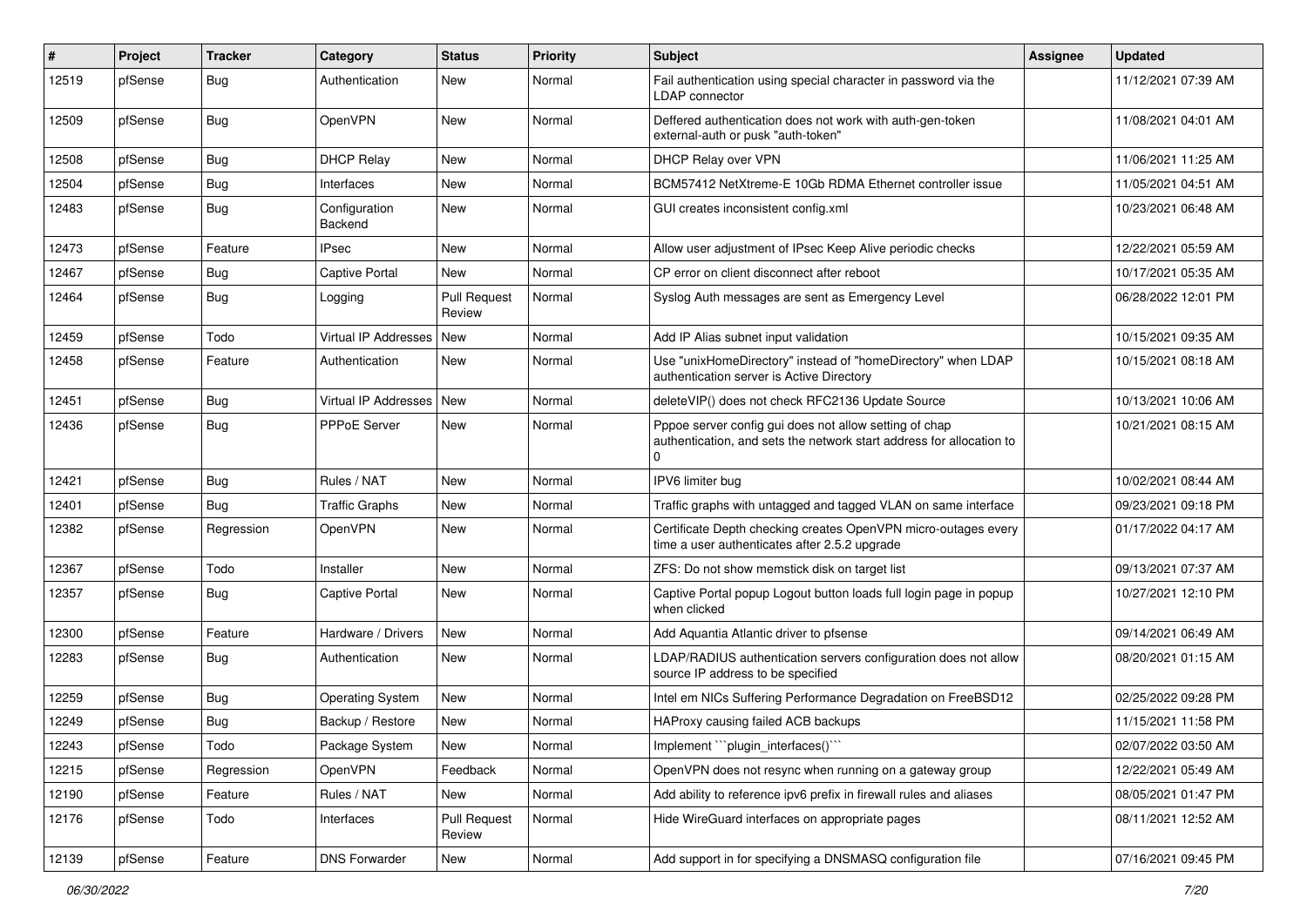| #     | Project | <b>Tracker</b> | Category                    | <b>Status</b> | <b>Priority</b> | Subject                                                                                                  | <b>Assignee</b> | <b>Updated</b>      |
|-------|---------|----------------|-----------------------------|---------------|-----------------|----------------------------------------------------------------------------------------------------------|-----------------|---------------------|
| 12122 | pfSense | Bug            | Web Interface               | New           | Normal          | Perform greedy actions asychronously                                                                     |                 | 07/10/2021 01:10 PM |
| 12121 | pfSense | Feature        | OpenVPN                     | New           | Normal          | Wider "local network(s)" fields in OpenVPN server configuration                                          |                 | 07/19/2021 07:37 AM |
| 12120 | pfSense | Feature        | <b>DHCP Relay</b>           | <b>New</b>    | Normal          | Permit several sets of destination DHCP servers in DHCP relay                                            |                 | 07/11/2021 05:41 PM |
| 12095 | pfSense | <b>Bug</b>     | Authentication              | <b>New</b>    | Normal          | Memory leak in pcscd                                                                                     |                 | 06/01/2022 01:01 PM |
| 12091 | pfSense | Feature        | Authentication              | <b>New</b>    | Normal          | RFE: Add support for sssd authentication                                                                 |                 | 12/10/2021 04:55 PM |
| 12077 | pfSense | Feature        | Gateways                    | New           | Normal          | Allow stick-connections per gateway group                                                                |                 | 06/24/2021 08:45 AM |
| 12056 | pfSense | <b>Bug</b>     | Logging                     | New           | Normal          | Filterlog says "Unknown Option %u"                                                                       |                 | 06/18/2021 05:51 AM |
| 12055 | pfSense | Feature        | <b>Virtual IP Addresses</b> | Feedback      | Normal          | Option to disable XMLRPC Sync for Loopback Virtual IPs                                                   |                 | 06/18/2021 09:05 AM |
| 11974 | pfSense | Feature        | XMLRPC                      | New           | Normal          | XMLRPC synchronization for igmmproxy settings                                                            |                 | 05/29/2021 03:58 PM |
| 11960 | pfSense | <b>Bug</b>     | Gateway Monitoring          | Feedback      | Normal          | Gateway Monitoring Traffic Goes Out Default Gateway                                                      |                 | 12/20/2021 05:43 AM |
| 11956 | pfSense | Feature        | Web Interface               | New           | Normal          | "add" button in the top of pages with many user-added items                                              |                 | 07/10/2021 01:01 PM |
| 11954 | pfSense | Feature        | <b>IGMP Proxy</b>           | <b>New</b>    | Normal          | <b>Multicast limits</b>                                                                                  |                 | 05/25/2021 12:36 AM |
| 11953 | pfSense | <b>Bug</b>     | <b>IGMP Proxy</b>           | <b>New</b>    | Normal          | XG-1541 crashes when igmpproxy is enabled and network<br>interfaces status change                        |                 | 05/24/2021 04:55 PM |
| 11927 | pfSense | Feature        | DHCP (IPv4)                 | Feedback      | Normal          | Allow DHCP not to serve a gateway - small fix                                                            |                 | 01/03/2022 04:17 PM |
| 11925 | pfSense | <b>Bug</b>     | OpenVPN                     | <b>New</b>    | Normal          | Calling-Station-Id always set to WAN IP                                                                  |                 | 05/14/2021 09:27 AM |
| 11876 | pfSense | Feature        | Hardware / Drivers          | New           | Normal          | OpenSSL does not use QAT acceleration on pfSense Plus<br>21.02-RELEASE-p1 or 21.05-DEVELOPMENT           |                 | 05/03/2021 08:02 AM |
| 11872 | pfSense | Bug            | Interfaces                  | New           | Normal          | gif interfaces reporting incorrect traffic counters                                                      |                 | 12/30/2021 04:00 AM |
| 11856 | pfSense | Feature        | Diagnostics                 | <b>New</b>    | Normal          | Replace/add Alias or DNS names for known LAN addresses in the<br>State table                             |                 | 04/27/2021 08:01 AM |
| 11786 | pfSense | <b>Bug</b>     | Services                    | New           | Normal          | SSH incomplete setup and startup fail while recovering XML<br>backup in a fresh install of pfSense 2.5.0 |                 | 04/17/2021 01:36 PM |
| 11778 | pfSense | <b>Bug</b>     | OpenVPN                     | <b>New</b>    | Normal          | OpenVPN uses 100% CPU after experiencing packet loss                                                     |                 | 02/28/2022 07:38 AM |
| 11761 | pfSense | <b>Bug</b>     | L2TP                        | <b>New</b>    | Normal          | L2TP/IPsec VPN : PPP LCP negotiation occurs before user<br>authentication                                |                 | 03/31/2021 04:52 AM |
| 11759 | pfSense | Bug            | Dashboard                   | <b>New</b>    | Normal          | Traffic graphs on dashboard double upload on pppoe links                                                 |                 | 12/30/2021 04:00 AM |
| 11757 | pfSense | Feature        | <b>XMLRPC</b>               | <b>New</b>    | Normal          | Allow XMLRPC sync to bypass default auth server in favor of local<br>database                            |                 | 03/30/2021 03:18 PM |
| 11731 | pfSense | Bug            | Hardware / Drivers          | New           | Normal          | Missing support for Realtek USB NICs                                                                     |                 | 03/30/2021 04:32 AM |
| 11730 | pfSense | Bug            | Web Interface               | New           | Normal          | Improve visibility of option selections in dark themes                                                   |                 | 03/25/2021 09:38 PM |
| 11724 | pfSense | Bug            | Package System              | New           | Normal          | Packages unexpectedly removed when changing update branches                                              |                 | 03/29/2021 08:09 AM |
| 11717 | pfSense | <b>Bug</b>     | Rules / NAT                 | New           | Normal          | Incorrect port forwarding rules if Destination port alias is not equal<br>to Redirect target port alias  |                 | 03/22/2021 06:06 AM |
| 11715 | pfSense | <b>Bug</b>     | <b>OpenVPN</b>              | New           | Normal          | OpenVPN MTU                                                                                              |                 | 03/22/2021 01:35 AM |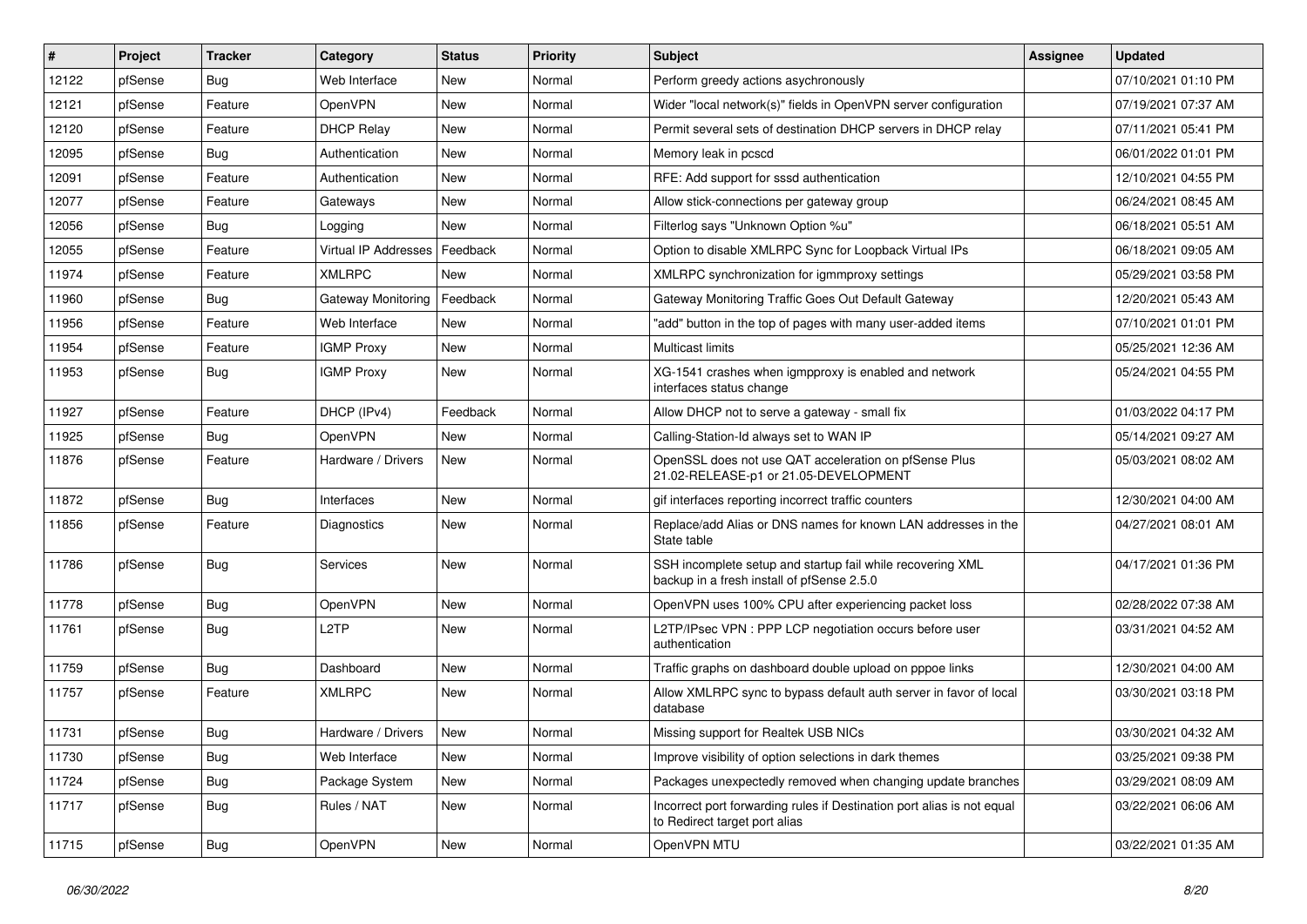| #     | Project | <b>Tracker</b> | Category                | <b>Status</b> | <b>Priority</b> | <b>Subject</b>                                                                                                                                                                                  | <b>Assignee</b> | <b>Updated</b>      |
|-------|---------|----------------|-------------------------|---------------|-----------------|-------------------------------------------------------------------------------------------------------------------------------------------------------------------------------------------------|-----------------|---------------------|
| 11666 | pfSense | <b>Bug</b>     | Logging                 | New           | Normal          | GUI Firewall log search not parsing filter.log beyond hard coded<br>limit                                                                                                                       |                 | 03/12/2021 11:38 AM |
| 11657 | pfSense | Bug            | Interfaces              | <b>New</b>    | Normal          | netmap ring reinit error                                                                                                                                                                        |                 | 03/18/2021 10:32 PM |
| 11641 | pfSense | Bug            | Interfaces              | New           | Normal          | On xn based interfaces without the VLANMTU flag the first VLAN<br>tag defined does not follow the parent interface MTU settings. All<br>subsequent VLAN tags follow the parent interface's MTU. |                 | 03/09/2021 06:42 PM |
| 11625 | pfSense | Feature        | OpenVPN                 | New           | Normal          | Cisco-AVPair aliases support                                                                                                                                                                    |                 | 03/05/2021 12:35 AM |
| 11619 | pfSense | <b>Bug</b>     | Upgrade                 | <b>New</b>    | Normal          | Unable to upgrade 2.4.4-p3 to 2.5/21.02-p1                                                                                                                                                      |                 | 08/15/2021 10:00 AM |
| 11604 | pfSense | Feature        | WireGuard               | <b>New</b>    | Normal          | WireGuard Dynamic Listen Port Randomization                                                                                                                                                     |                 | 03/19/2021 10:59 AM |
| 11556 | pfSense | Bug            | Rules / NAT             | <b>New</b>    | Normal          | Kill all states associated with a NAT address                                                                                                                                                   |                 | 03/19/2021 10:29 AM |
| 11548 | pfSense | <b>Bug</b>     | Rules / NAT             | <b>New</b>    | Normal          | "rule expands to no valid combination" error from port forward<br>automatic rule mixing IPv4 and IPv6 elements                                                                                  |                 | 02/27/2021 03:18 PM |
| 11541 | pfSense | Bug            | OpenVPN                 | <b>New</b>    | Normal          | OpenVPN status does not work properly when set to TCP and<br>Concurrent Connections = 1                                                                                                         |                 | 03/02/2021 02:27 PM |
| 11503 | pfSense | Bug            | OpenVPN                 | <b>New</b>    | Normal          | Using multiple authentication backends on an OpenVPN server<br>fails                                                                                                                            |                 | 02/23/2021 12:23 PM |
| 11473 | pfSense | Bug            | Web Interface           | <b>New</b>    | Normal          | System Activity shows invalid data on SG-3100                                                                                                                                                   |                 | 02/19/2021 08:12 PM |
| 11430 | pfSense | Bug            | Interfaces              | <b>New</b>    | Normal          | PHP console spam after Assigning Interfaces                                                                                                                                                     |                 | 10/09/2021 10:37 AM |
| 11429 | pfSense | <b>Bug</b>     | Web Interface           | <b>New</b>    | Normal          | System Log / Settings form activates "Reset Log Files" button on<br>enter                                                                                                                       |                 | 10/28/2021 01:35 PM |
| 11412 | pfSense | Bug            | Interfaces              | <b>New</b>    | Normal          | LLDPD Package Doesn't Work with Switchports                                                                                                                                                     |                 | 02/12/2021 08:12 PM |
| 11379 | pfSense | Feature        | <b>Captive Portal</b>   | <b>New</b>    | Normal          | <b>Template Roll Printer</b>                                                                                                                                                                    |                 | 02/07/2021 05:26 AM |
| 11363 | pfSense | Bug            | Installer               | <b>New</b>    | Normal          | Clean Install 2.5.0 fails due to hardware incompability                                                                                                                                         |                 | 02/04/2021 11:06 AM |
| 11335 | pfSense | <b>Bug</b>     | Interfaces              | <b>New</b>    | Normal          | Spoofing the MAC on a LAGG interface does not work for some<br>NIC types.                                                                                                                       |                 | 01/29/2021 09:10 AM |
| 11324 | pfSense | Feature        | Logging                 | <b>New</b>    | Normal          | Separate syslog "Remote log servers" Parameters                                                                                                                                                 |                 | 01/27/2021 10:47 AM |
| 11302 | pfSense | Feature        | WireGuard               | <b>New</b>    | Normal          | WireGuard XMLRPC sync                                                                                                                                                                           |                 | 03/19/2021 10:59 AM |
| 11280 | pfSense | Todo           | WireGuard               | <b>New</b>    | Normal          | Add WireGuard to ALTQ list                                                                                                                                                                      |                 | 04/27/2021 12:32 PM |
| 11268 | pfSense | Bug            | Web Interface           | <b>New</b>    | Normal          | Cookie named 'id' prevents Edit form fields being set properly                                                                                                                                  |                 | 09/03/2021 06:16 AM |
| 11262 | pfSense | Feature        | Rules / NAT             | <b>New</b>    | Normal          | Time Based Rules - selects all days in the current month                                                                                                                                        |                 | 04/27/2021 12:32 PM |
| 11257 | pfSense | Feature        | Upgrade                 | <b>New</b>    | Normal          | Installed Packages: Update all button                                                                                                                                                           |                 | 01/18/2021 10:45 AM |
| 11243 | pfSense | Feature        | Interfaces              | <b>New</b>    | Normal          | individual pfctl snort2c tables per interface only blocking IPs for<br>specific interface when a rule triggers in snort/suricata                                                                |                 | 01/14/2021 03:02 PM |
| 11232 | pfSense | Bug            | <b>Operating System</b> | <b>New</b>    | Normal          | Fix pfSense fsync                                                                                                                                                                               |                 | 01/08/2021 08:53 AM |
| 11203 | pfSense | <b>Bug</b>     | Certificates            | <b>New</b>    | Normal          | certificate manager very slow                                                                                                                                                                   |                 | 12/31/2020 11:57 AM |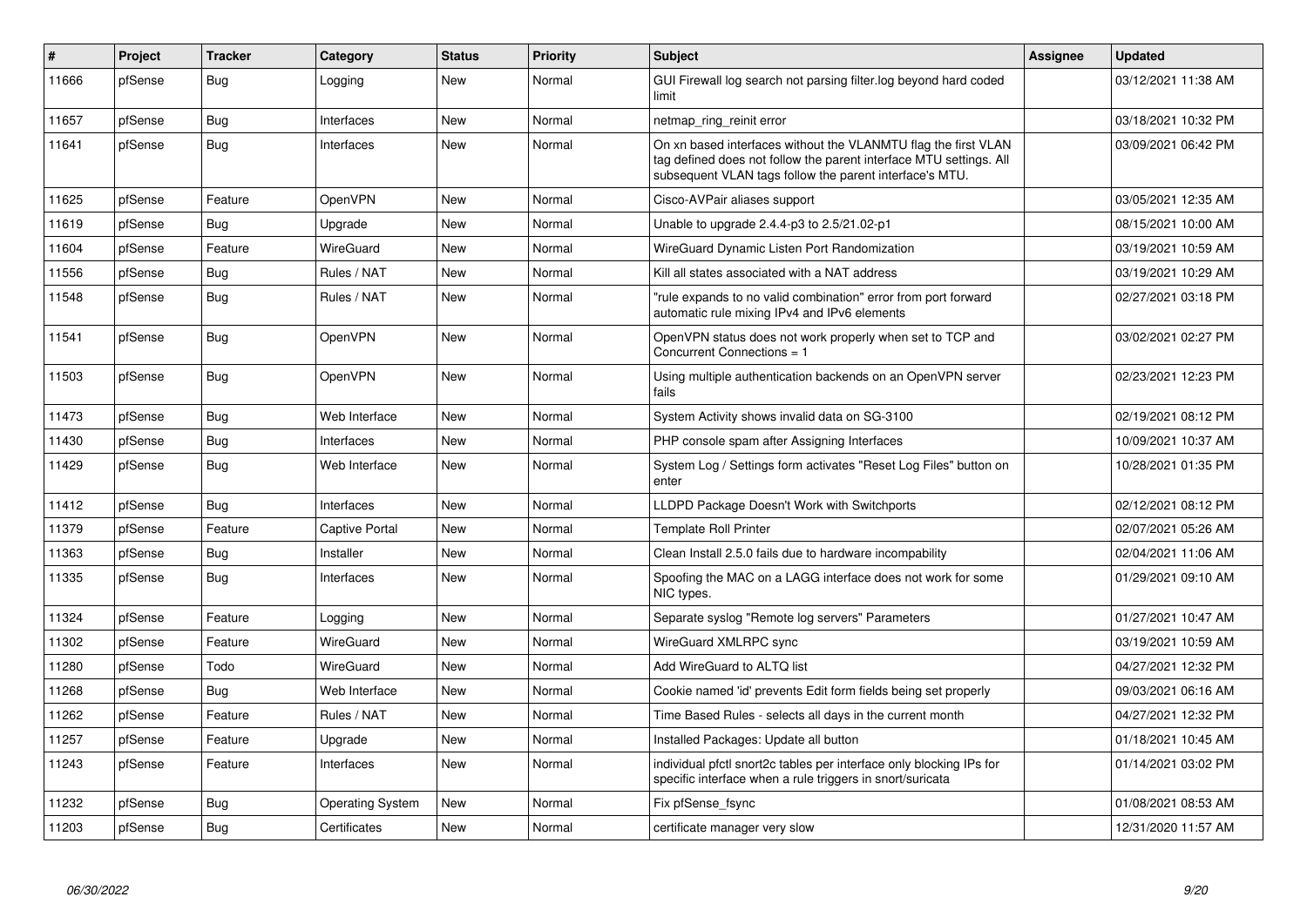| $\vert$ # | Project | <b>Tracker</b> | Category                            | <b>Status</b> | <b>Priority</b> | <b>Subject</b>                                                                            | <b>Assignee</b> | <b>Updated</b>      |
|-----------|---------|----------------|-------------------------------------|---------------|-----------------|-------------------------------------------------------------------------------------------|-----------------|---------------------|
| 11192     | pfSense | Bug            | <b>Traffic Shaper</b><br>(Limiters) | Feedback      | Normal          | Using Limiters causes out of order packets within one TCP or<br><b>UDP</b> flow           |                 | 01/06/2021 12:09 AM |
| 11189     | pfSense | Feature        | Captive Portal                      | New           | Normal          | Captive Portal - Tarpit option                                                            |                 | 12/23/2020 06:44 PM |
| 11184     | pfSense | Bug            | FreeBSD                             | New           | Normal          | PF: State policy cannot be configurable                                                   |                 | 02/09/2021 02:43 AM |
| 11177     | pfSense | <b>Bug</b>     | <b>Dynamic DNS</b>                  | New           | Normal          | DDNSv6 not using Check IP Services                                                        |                 | 12/21/2020 05:02 AM |
| 11174     | pfSense | <b>Bug</b>     | <b>Traffic Shaper</b><br>(ALTQ)     | Feedback      | Normal          | Incorrect traffic shaping on pppoe interface                                              |                 | 12/21/2020 11:21 PM |
| 11149     | pfSense | Bug            | <b>DHCP Relay</b>                   | <b>New</b>    | Normal          | DHCP relay won't start with DHCP server behind gateway                                    |                 | 03/22/2021 05:13 AM |
| 11147     | pfSense | <b>Bug</b>     | Dynamic DNS                         | <b>New</b>    | Normal          | Domeneshop DynDNS IPv4 and IPv6                                                           |                 | 12/09/2020 11:47 PM |
| 11139     | pfSense | Documentation  | Interfaces                          | <b>New</b>    | Normal          | <b>Bridges and VLANs</b>                                                                  |                 | 12/07/2020 12:32 PM |
| 11110     | pfSense | <b>Bug</b>     | Backup / Restore                    | <b>New</b>    | Normal          | Backup file should be checked before restoring a specific area                            |                 | 12/05/2020 02:50 PM |
| 11084     | pfSense | Feature        | Dynamic DNS                         | <b>New</b>    | Normal          | Dynamic DNS include option to specify virtual IP addresses                                |                 | 11/19/2020 01:26 PM |
| 11056     | pfSense | Feature        | Interfaces                          | <b>New</b>    | Normal          | Add option to disable flow-control on interfaces in GUI                                   |                 | 11/11/2020 04:41 PM |
| 10980     | pfSense | Bug            | <b>Operating System</b>             | <b>New</b>    | Normal          | rc.local is executed at login by rc.initial, and not at boot time.                        |                 | 10/19/2020 09:39 AM |
| 10962     | pfSense | Feature        | Dynamic DNS                         | <b>New</b>    | Normal          | Add Cpanel support for Dynamic DNS Clients                                                |                 | 12/28/2020 01:56 PM |
| 10890     | pfSense | Feature        | Interfaces                          | <b>New</b>    | Normal          | Allow multiple assigned interfaces to track status of a single switch<br>port             |                 | 09/14/2020 07:20 AM |
| 10843     | pfSense | Feature        | Authentication                      | New           | Normal          | Allow user manager settings to specify multiple authentication<br>servers                 |                 | 01/13/2022 07:22 AM |
| 10839     | pfSense | Feature        | <b>Traffic Shaper</b><br>(ALTQ)     | <b>New</b>    | Normal          | Add popular messengers to the Traffic Shaper Wizard                                       |                 | 08/18/2020 10:07 AM |
| 10833     | pfSense | Bug            | Configuration<br>Backend            | <b>New</b>    | Normal          | unbound exits on configuration error when link status flaps on LAN<br>interface           |                 | 08/13/2020 11:53 PM |
| 10822     | pfSense | <b>Bug</b>     | DHCP (IPv6)                         | <b>New</b>    | Normal          | Deprecated IPv6 prefix won't be announced as deprecated to<br>clients                     |                 | 08/10/2020 09:23 AM |
| 10805     | pfSense | Feature        | Hardware / Drivers                  | <b>New</b>    | Normal          | Intel QAT (QuickAssist) encryption support for PfSense                                    |                 | 07/31/2020 03:13 PM |
| 10765     | pfSense | Bug            | Authentication                      | New           | Normal          | Ampersands in Idap extended query are escaped twice                                       |                 | 09/02/2020 07:55 AM |
| 10729     | pfSense | <b>Bug</b>     | Package System                      | New           | Normal          | Certificate verification failed for pkg.freebsd.org                                       |                 | 07/05/2020 01:12 AM |
| 10726     | pfSense | Bug            | Rules / NAT                         | New           | Normal          | Sticky-connections option is bugged - sticky-address cannot be<br>redefined               |                 | 11/12/2020 10:12 AM |
| 10718     | pfSense | Feature        | <b>Notifications</b>                | <b>New</b>    | Normal          | Email notifications - add new field to enter a from: name                                 |                 | 07/01/2020 09:08 AM |
| 10715     | pfSense | Bug            | <b>DHCP Relay</b>                   | <b>New</b>    | Normal          | DHCPv6 relay always uses the "first" IPv6 address of an interface                         |                 | 06/29/2020 05:01 AM |
| 10714     | pfSense | <b>Bug</b>     | DHCP (IPv6)                         | <b>New</b>    | Normal          | radvd only gives out the prefix of the "first" IPv6 address of an<br>interface            |                 | 10/06/2020 01:03 PM |
| 10712     | pfSense | Bug            | Rules / NAT                         | <b>New</b>    | Normal          | "default allow LAN IPv6 to any" rule does not work right after boot<br>when using IPv6 PD |                 | 06/30/2020 12:17 AM |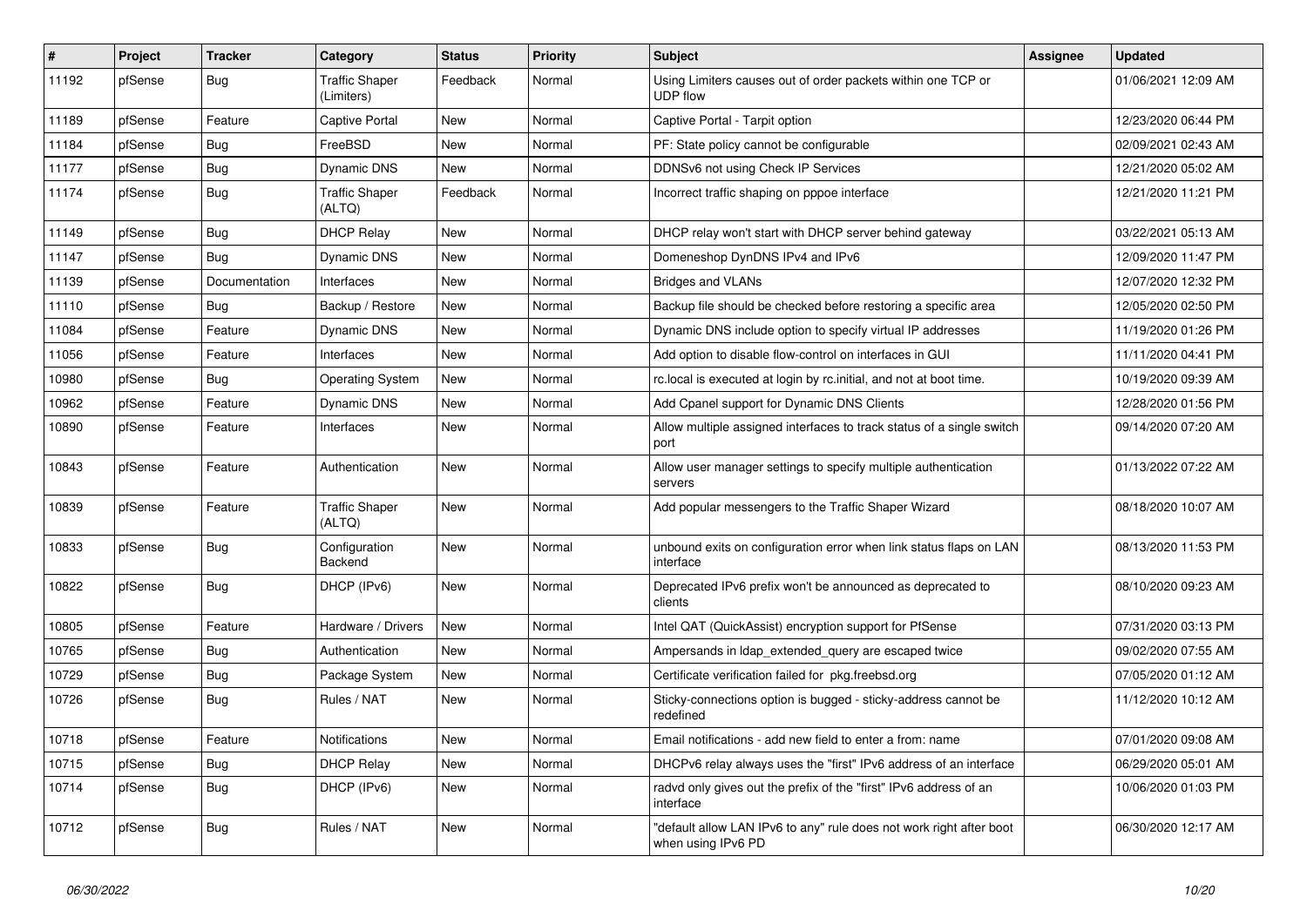| #     | Project | <b>Tracker</b> | Category                     | <b>Status</b> | Priority | <b>Subject</b>                                                                                                    | <b>Assignee</b> | <b>Updated</b>      |
|-------|---------|----------------|------------------------------|---------------|----------|-------------------------------------------------------------------------------------------------------------------|-----------------|---------------------|
| 10671 | pfSense | Bug            | Operating System             | New           | Normal   | pfsense 2.4.5 1 does not boot on Gen2 2012R2 HyperV VM                                                            |                 | 05/09/2021 06:39 AM |
| 10651 | pfSense | Feature        | <b>OpenVPN</b>               | <b>New</b>    | Normal   | Remove/replace deprecated OpenVPN options                                                                         |                 | 06/10/2020 11:32 AM |
| 10624 | pfSense | Bug            | <b>DNS Resolver</b>          | New           | Normal   | Unbound configuration memory leak with python module $+$ register<br><b>DHCP</b> leases active                    |                 | 02/26/2021 10:27 AM |
| 10621 | pfSense | Feature        | Hardware / Drivers           | Feedback      | Normal   | Update system.inc/system_identify_specific_platform() update to<br>accommodate AWS, Azure and GCP                 |                 | 06/02/2020 03:16 PM |
| 10584 | pfSense | <b>Bug</b>     | Hardware / Drivers           | <b>New</b>    | Normal   | SG-3100 with M.2: shutdown instead of reboot                                                                      |                 | 07/21/2020 03:08 AM |
| 10581 | pfSense | Feature        | Logging                      | <b>New</b>    | Normal   | Provide ability to disable nginx access logging to remote syslog<br>server                                        |                 | 05/21/2020 08:36 PM |
| 10577 | pfSense | <b>Bug</b>     | Hardware / Drivers           | Feedback      | Normal   | intel x553 (c3000 chipset) loading x520 driver                                                                    |                 | 05/28/2020 03:59 AM |
| 10544 | pfSense | <b>Bug</b>     | User Manager /<br>Privileges | <b>New</b>    | Normal   | It's not possible to add a user to group operator using the gui                                                   |                 | 04/21/2022 12:39 PM |
| 10530 | pfSense | Bug            | Upgrade                      | <b>New</b>    | Normal   | Convert config version to be based on product version                                                             |                 | 04/21/2022 12:39 PM |
| 10514 | pfSense | Feature        | Web Interface                | <b>New</b>    | Normal   | Add to every page an unparsed Notes field for administrative<br>reference                                         |                 | 04/30/2020 06:32 PM |
| 10513 | pfSense | Bug            | Rules / NAT                  | <b>New</b>    | Normal   | State issues with policy routing and HA failover                                                                  |                 | 04/21/2022 12:39 PM |
| 10493 | pfSense | Bug            | <b>IPsec</b>                 | <b>New</b>    | Normal   | filter get vpns list() issues                                                                                     |                 | 05/06/2020 01:07 AM |
| 10468 | pfSense | Feature        | Web Interface                | New           | Normal   | Allow to download log files from WebGUI                                                                           |                 | 04/17/2020 06:17 AM |
| 10404 | pfSense | Feature        | <b>NTPD</b>                  | <b>New</b>    | Normal   | Consider using chrony for NTP services                                                                            |                 | 11/23/2021 06:59 PM |
| 10401 | pfSense | Feature        | Dashboard                    | <b>New</b>    | Normal   | Request: ability to sort/separate stopped/running Service(s) on<br>Dashboard -> Services Status widget            |                 | 03/31/2020 04:48 PM |
| 10345 | pfSense | Feature        | DHCP (IPv4)                  | <b>New</b>    | Normal   | DHCP lease distinction between online and offline                                                                 |                 | 03/16/2020 07:56 AM |
| 10342 | pfSense | <b>Bug</b>     | <b>DNS Resolver</b>          | <b>New</b>    | Normal   | Unbound domain overrides stop resolving periodically. They only<br>resume after the service has been restarted.   |                 | 03/13/2020 10:35 AM |
| 10325 | pfSense | <b>Bug</b>     | Notifications                | New           | Normal   | System/Advanced/Notifications/E-Mail - SMTP Notification E-Mail<br>auth password Unexpected Bahaviour             |                 | 10/30/2020 08:17 AM |
| 10311 | pfSense | <b>Bug</b>     | OpenVPN                      | <b>New</b>    | Normal   | Too low net.link.ifqmaxlen causes packet drop under load when<br>using OpenVPN inside bridge interface under load |                 | 08/10/2021 03:10 AM |
| 10310 | pfSense | <b>Bug</b>     | Upgrade                      | <b>New</b>    | Normal   | Systems with low RAM and several packages may temporarily fail<br>to load large tables after an upgrade           |                 | 03/03/2020 07:55 AM |
| 10277 | pfSense | Bug            | Web Interface                | <b>New</b>    | Normal   | Sorting the log entries does not use year value                                                                   |                 | 02/24/2020 07:46 AM |
| 10271 | pfSense | Bug            | Web Interface                | <b>New</b>    | Normal   | Large number of VLAN/LANs make "Interfaces" menu hard to<br>access                                                |                 | 02/20/2020 04:46 AM |
| 10237 | pfSense | Feature        | Upgrade                      | <b>New</b>    | Normal   | Take ZFS snapshot on Upgrade                                                                                      |                 | 04/07/2020 03:58 PM |
| 10223 | pfSense | Feature        | Interfaces                   | New           | Normal   | Add the ability to create additional loopback interfaces                                                          |                 | 12/15/2020 04:35 PM |
| 10150 | pfSense | <b>Bug</b>     | <b>IGMP Proxy</b>            | New           | Normal   | IGMP Proxy does not scale to hundreds of streams                                                                  |                 | 01/03/2020 02:56 AM |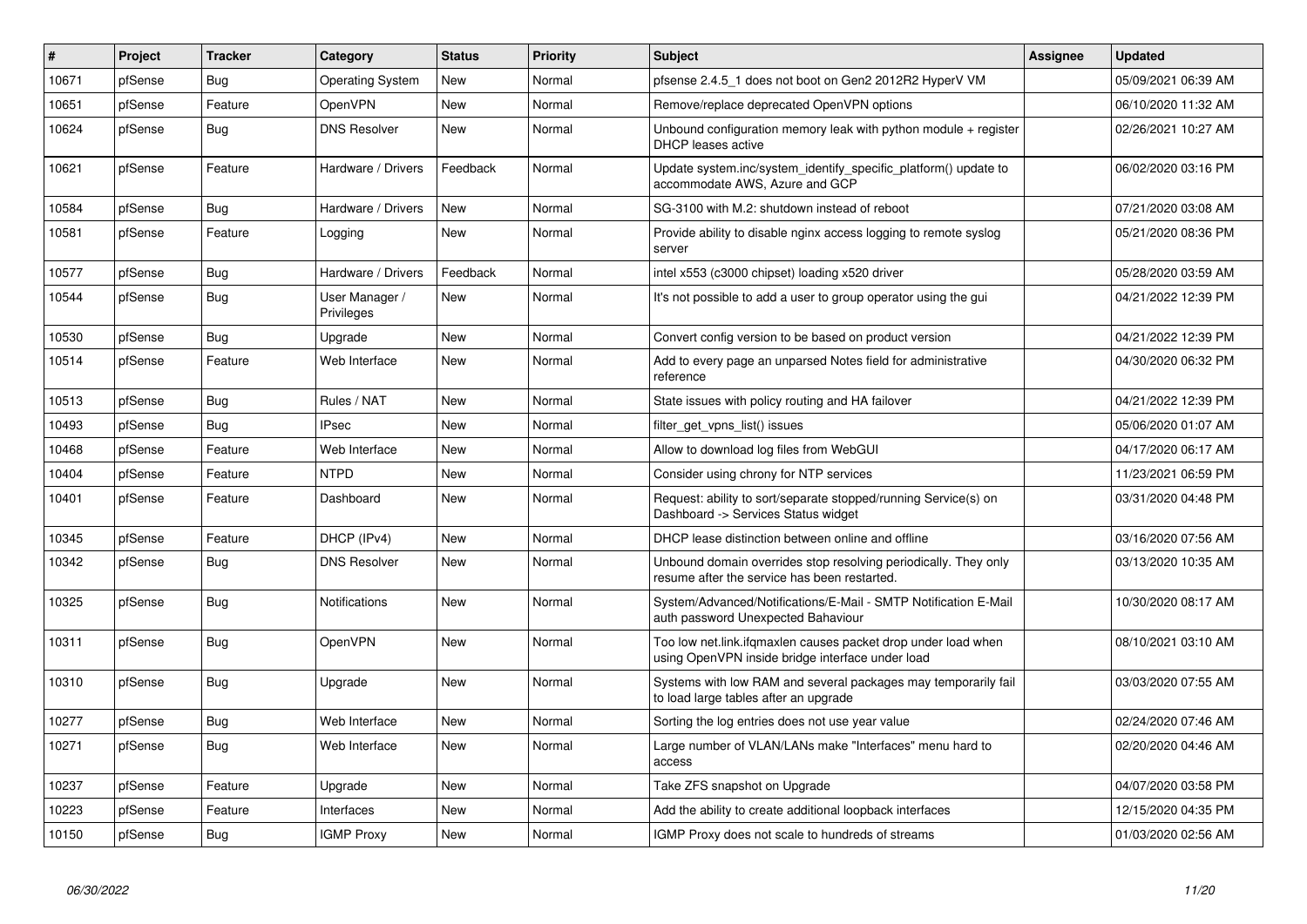| ∦     | Project | <b>Tracker</b> | Category                     | <b>Status</b> | <b>Priority</b> | <b>Subject</b>                                                                                                       | Assignee | <b>Updated</b>      |
|-------|---------|----------------|------------------------------|---------------|-----------------|----------------------------------------------------------------------------------------------------------------------|----------|---------------------|
| 10143 | pfSense | Bug            | <b>DNS Resolver</b>          | New           | Normal          | System hostname DNS entry is assigned to the wrong IP on<br>multi-wan setups                                         |          | 12/31/2019 02:33 PM |
| 10137 | pfSense | Feature        | Package System               | New           | Normal          | net-mgmt/arpwatch: Update to 3.0                                                                                     |          | 12/30/2019 05:16 PM |
| 10000 | pfSense | <b>Bug</b>     | Dynamic DNS                  | <b>New</b>    | Normal          | Azure Dynamic DNS A and AAAA Records for Apex Zone                                                                   |          | 03/31/2020 09:03 AM |
| 9942  | pfSense | Feature        | <b>Operating System</b>      | <b>New</b>    | Normal          | Give pfSense the possibility to change the keyboard Layout for<br>console users                                      |          | 01/22/2021 02:33 AM |
| 9937  | pfSense | Feature        | Authentication               | <b>New</b>    | Normal          | OpenVPN Login User Privilege                                                                                         |          | 11/29/2019 08:46 AM |
| 9876  | pfSense | Feature        | <b>Operating System</b>      | <b>New</b>    | Normal          | PFsense on KVM: Web interface hint to disable "Hardware"<br>Checksum Offloading"                                     |          | 07/03/2020 07:11 AM |
| 9857  | pfSense | Feature        | <b>IPsec</b>                 | <b>New</b>    | Normal          | IPsec Down/Up SMTP Notifications                                                                                     |          | 08/31/2021 08:07 AM |
| 9838  | pfSense | Feature        | OpenVPN                      | New           | Normal          | PKCS11 support                                                                                                       |          | 10/20/2019 02:12 PM |
| 9805  | pfSense | <b>Bug</b>     | Dynamic DNS                  | <b>New</b>    | Normal          | dynDNS cloudflare multiple entries                                                                                   |          | 10/02/2019 04:51 PM |
| 9800  | pfSense | Feature        | Hardware / Drivers           | <b>New</b>    | Normal          | Add toggle for net.isr.dispatch=deferred in GUI                                                                      |          | 09/29/2019 06:18 AM |
| 9775  | pfSense | Feature        | Backup / Restore             | <b>New</b>    | Normal          | AutoConfigBackup - Rolling per day/hour cap on changes,<br>retention policy                                          |          | 09/20/2019 09:19 AM |
| 9737  | pfSense | Bug            | <b>Traffic Graphs</b>        | <b>New</b>    | Normal          | traffic-graphs.js shows incorrect units inside the chart                                                             |          | 09/09/2019 06:35 AM |
| 9732  | pfSense | Feature        | DHCP (IPv4)                  | <b>New</b>    | Normal          | System UTC time offset in DHCP Option 2                                                                              |          | 09/06/2019 08:39 PM |
| 9698  | pfSense | <b>Bug</b>     | <b>RRD Graphs</b>            | <b>New</b>    | Normal          | Monitoring graphs do not retain state after auto-refresh                                                             |          | 08/26/2019 02:09 AM |
| 9690  | pfSense | Bug            | Interfaces                   | New           | Normal          | Ethernet flow control should be disabled by default                                                                  |          | 08/19/2019 06:45 PM |
| 9680  | pfSense | Feature        | <b>DHCP Relay</b>            | <b>New</b>    | Normal          | Seperate DHCP Server and relay per interface                                                                         |          | 02/27/2020 10:47 AM |
| 9677  | pfSense | Bug            | Dashboard                    | <b>New</b>    | Normal          | Dashboard hangs when widget needs data from a remote host<br>which is down                                           |          | 08/13/2019 09:15 AM |
| 9664  | pfSense | <b>Bug</b>     | Dynamic DNS                  | <b>New</b>    | Normal          | DynDNS and Dual-wan problem with CloudFlare (works with<br>$No-Ip)$                                                  |          | 08/03/2019 10:00 AM |
| 9654  | pfSense | Bug            | <b>DNS Resolver</b>          | <b>New</b>    | Normal          | After reboot, the DNS resolver must be restarted before it will<br>advertise the ipv6 DNS address of the router.     |          | 11/20/2020 03:12 AM |
| 9650  | pfSense | Bug            | Gateways                     | <b>New</b>    | Normal          | IPv6 connection drops (ir-)regular on Kabelvodafone (German<br>cable ISP)                                            |          | 07/27/2019 07:14 AM |
| 9633  | pfSense | Feature        | PPPoE Server                 | <b>New</b>    | Normal          | PPPoE/L2TP Server Status Page                                                                                        |          | 10/09/2021 12:05 PM |
| 9627  | pfSense | Feature        | Captive Portal               | New           | Normal          | Captive Portal only shows authenticated users                                                                        |          | 08/14/2019 02:48 PM |
| 9626  | pfSense | <b>Bug</b>     | Web Interface                | New           | Normal          | When deny write permission is assigned to a user, there is no<br>error feedback if the user tries to write something |          | 06/25/2022 05:41 PM |
| 9621  | pfSense | Feature        | User Manager /<br>Privileges | New           | Normal          | More convenient deletion of single user privileges                                                                   |          | 07/09/2019 03:09 AM |
| 9617  | pfSense | Feature        | PPP Interfaces               | New           | Normal          | PPPoE Static IP Configuration in GUI                                                                                 |          | 10/15/2021 08:52 PM |
| 9591  | pfSense | Feature        | Rules / NAT                  | New           | Normal          | Add under firewall rules a search box                                                                                |          | 08/14/2019 02:39 PM |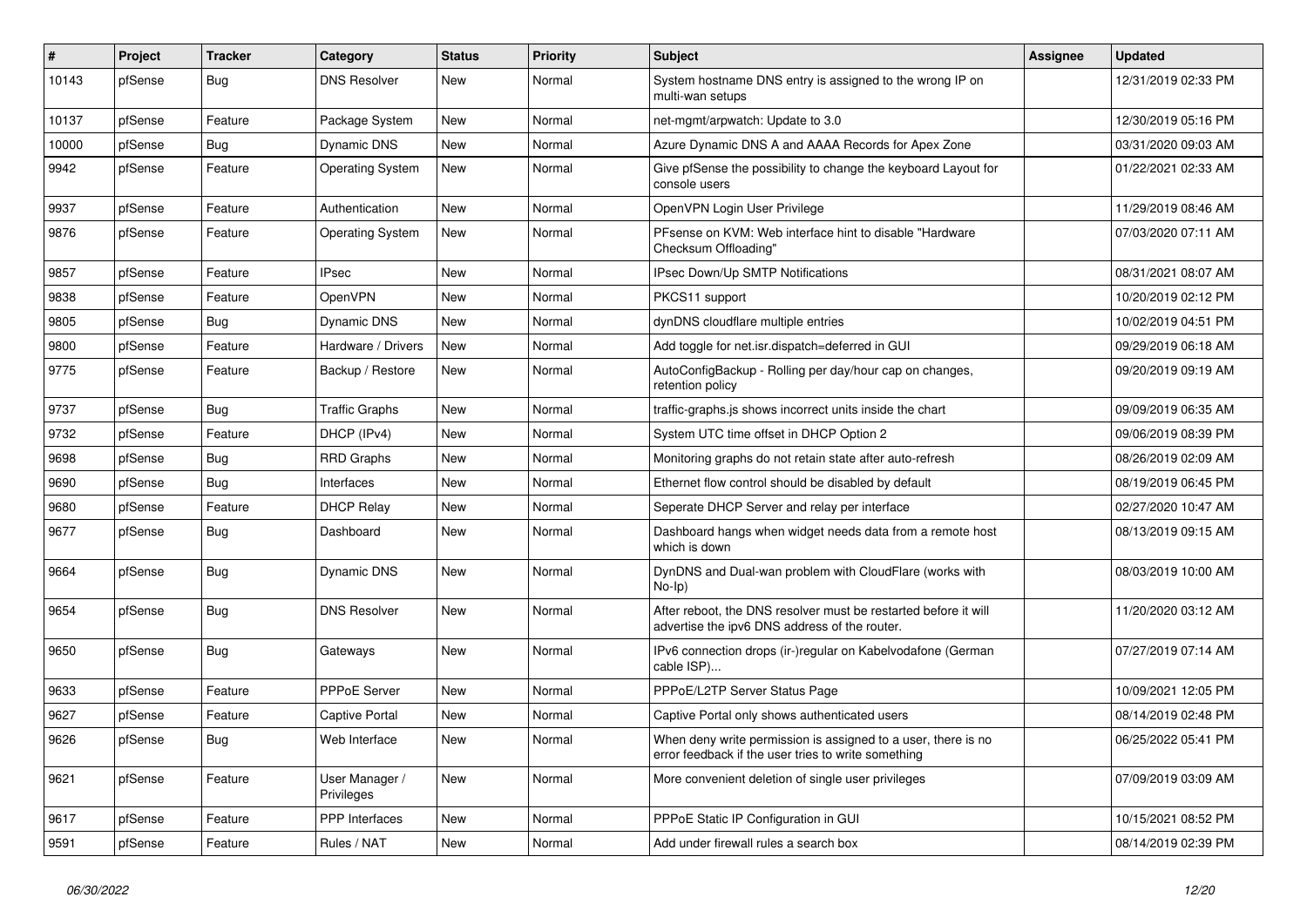| ∦    | Project | <b>Tracker</b> | Category                     | <b>Status</b> | <b>Priority</b> | <b>Subject</b>                                                                                          | <b>Assignee</b> | <b>Updated</b>      |
|------|---------|----------------|------------------------------|---------------|-----------------|---------------------------------------------------------------------------------------------------------|-----------------|---------------------|
| 9585 | pfSense | <b>Bug</b>     | Interfaces                   | New           | Normal          | 6RD: Unable to reach hosts on within same 6rd-domain                                                    |                 | 08/14/2019 02:39 PM |
| 9574 | pfSense | Feature        | Package System               | New           | Normal          | Show changelog at package upgrade                                                                       |                 | 06/02/2019 04:35 AM |
| 9566 | pfSense | <b>Bug</b>     | <b>Traffic Graphs</b>        | <b>New</b>    | Normal          | Traffic graph displays traffic incorrectly                                                              |                 | 11/18/2019 07:54 AM |
| 9544 | pfSense | Feature        | Routing                      | <b>New</b>    | Normal          | Enable RADIX MPATH                                                                                      |                 | 04/21/2022 12:39 PM |
| 9536 | pfSense | Feature        | DHCP (IPv6)                  | <b>New</b>    | Normal          | Support dynamic prefix in DHCPv6 Server                                                                 |                 | 05/25/2022 04:27 AM |
| 9504 | pfSense | <b>Bug</b>     | Dynamic DNS                  | New           | Normal          | Multiple Dynamic DNS update notifications for the same interface,<br>not differentiated by the hostname |                 | 05/07/2019 07:46 AM |
| 9485 | pfSense | Bug            | User Manager /<br>Privileges | <b>New</b>    | Normal          | password match error on system_usermanager causes Group<br>membership to be reset.                      |                 | 04/26/2019 08:52 AM |
| 9464 | pfSense | Feature        | Interfaces                   | New           | Normal          | Marvell 6000 -- netgate hardware (e.g.: XG-7100, XG-3100)<br>internal switch LACP support               |                 | 04/08/2019 07:58 AM |
| 9453 | pfSense | Bug            | <b>LAGG Interfaces</b>       | <b>New</b>    | Normal          | VLAN Interfaces on LAGG get orphaned at boot                                                            |                 | 08/21/2019 11:16 AM |
| 9436 | pfSense | Feature        | <b>DNS Resolver</b>          | <b>New</b>    | Normal          | Unbound: enable dnstap support                                                                          |                 | 03/27/2019 07:54 PM |
| 9384 | pfSense | Bug            | Interfaces                   | Confirmed     | Normal          | devd putting "\$" before variable contents when using single quotes                                     |                 | 04/21/2022 12:39 PM |
| 9344 | pfSense | Bug            | Translations                 | New           | Normal          | OpenVPN click NCP Algorithms will always go to DH Parameters<br>website(in Chinese-Taiwan)              |                 | 10/21/2021 03:48 AM |
| 9343 | pfSense | Bug            | DHCP (IPv4)                  | <b>New</b>    | Normal          | diag arp.php times out with large DHCPD leases table                                                    |                 | 08/14/2019 01:19 PM |
| 9338 | pfSense | <b>Bug</b>     | <b>IGMP Proxy</b>            | <b>New</b>    | Normal          | igmpproxy ignoring downstream vlan interface                                                            |                 | 02/22/2019 03:48 AM |
| 9288 | pfSense | Feature        | Authentication               | New           | Normal          | SSHGuard add pfSense signature in standard                                                              |                 | 08/14/2019 01:19 PM |
| 9253 | pfSense | Feature        | User Manager /<br>Privileges | New           | Normal          | RFE: True View-Only WebCFG options                                                                      |                 | 08/21/2019 09:21 AM |
| 9241 | pfSense | Bug            | Interfaces                   | New           | Normal          | Ethernet link cycles up/down if "auto-negotiate" is explicitly<br>selected in interface configuration   |                 | 12/31/2018 08:36 PM |
| 9226 | pfSense | Feature        | Web Interface                | <b>New</b>    | Normal          | zfs GUI functionality - alerts                                                                          |                 | 12/31/2020 02:50 PM |
| 9222 | pfSense | Feature        | Authentication               | New           | Normal          | Add sshguard log when release an IP                                                                     |                 | 08/14/2019 01:00 PM |
| 9192 | pfSense | Bug            | PPP Interfaces               | <b>New</b>    | Normal          | PPPoE daemon selects wrong interface                                                                    |                 | 08/20/2019 10:05 AM |
| 9179 | pfSense | <b>Bug</b>     | <b>NAT Reflection</b>        | <b>New</b>    | Normal          | NAT reflection fix implemented for #8604 is causing WebUI and<br>XMLRPC to fail on slave                |                 | 03/27/2020 08:01 PM |
| 9167 | pfSense | <b>Bug</b>     | Rules / NAT                  | <b>New</b>    | Normal          | Some Important ICMPv6 Traffic Not Allowed by Default Rules                                              |                 | 08/14/2019 01:00 PM |
| 9165 | pfSense | Feature        | Authentication               | New           | Normal          | only IPs can be added to sshguard whitelist                                                             |                 | 04/21/2022 12:39 PM |
| 9156 | pfSense | Feature        | OpenVPN                      | New           | Normal          | OpenVPN: Add tickbox for 'nopool' directive                                                             |                 | 04/14/2020 01:45 PM |
| 9130 | pfSense | Feature        | DHCP (IPv4)                  | <b>New</b>    | Normal          | Request ID [#INC-16195]: DHCP - PXE Boot                                                                |                 | 09/10/2020 01:39 PM |
| 9101 | pfSense | <b>Bug</b>     | <b>Traffic Graphs</b>        | New           | Normal          | Traffic Graphs/Dashboard Slows Downloads Being Performed by<br>the Same Firefox Browser                 |                 | 08/21/2019 09:18 AM |
| 9094 | pfSense | <b>Bug</b>     | Hardware / Drivers           | Assigned      | Normal          | MBT console settings are not forced to video console                                                    |                 | 11/07/2018 10:23 AM |
| 9087 | pfSense | <b>Bug</b>     | <b>Traffic Graphs</b>        | New           | Normal          | Traffic Graph Widget Legend Not Updating                                                                |                 | 08/14/2019 12:38 PM |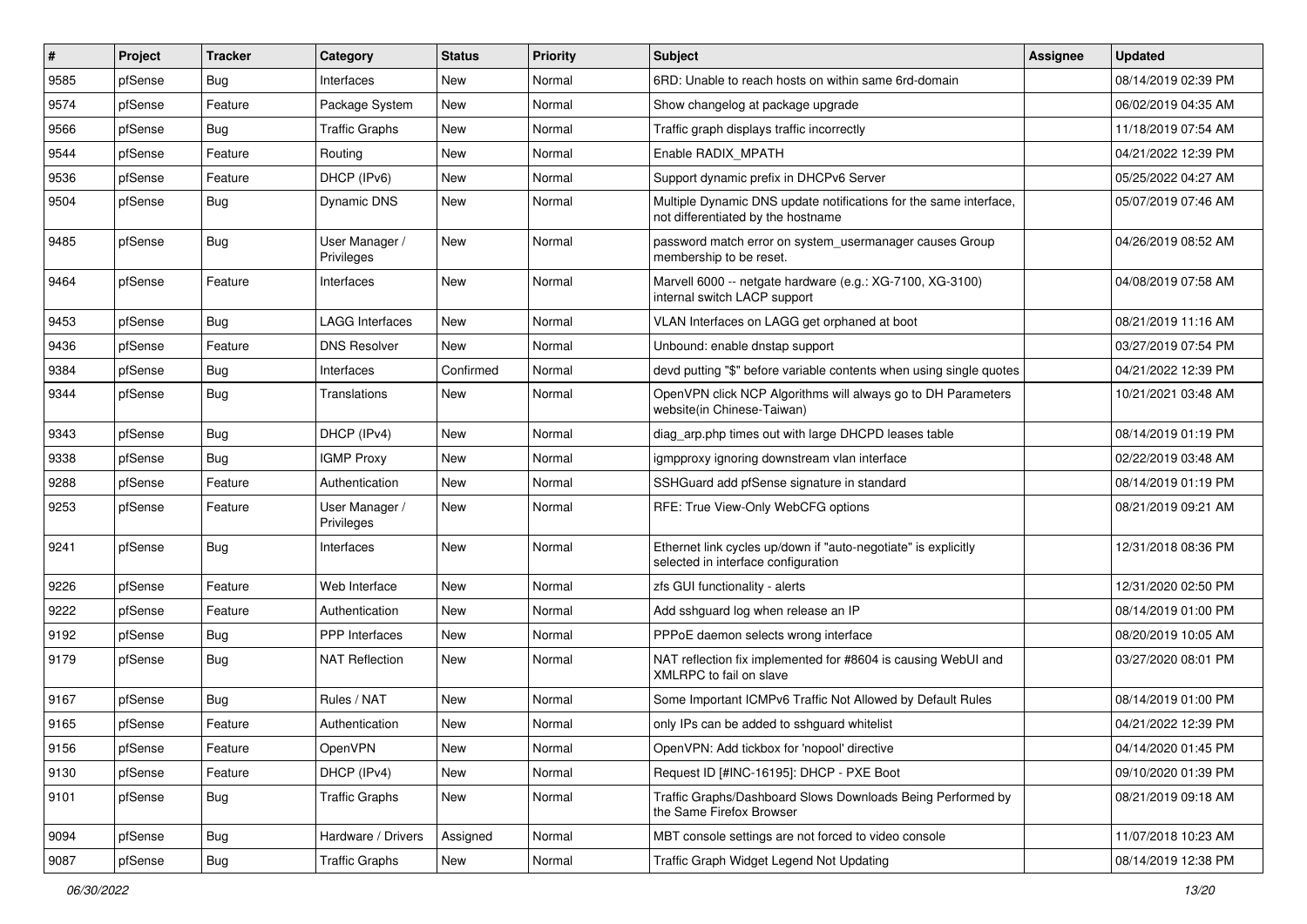| ∦    | Project | <b>Tracker</b> | Category                            | <b>Status</b> | <b>Priority</b> | Subject                                                                                                      | Assignee | <b>Updated</b>      |
|------|---------|----------------|-------------------------------------|---------------|-----------------|--------------------------------------------------------------------------------------------------------------|----------|---------------------|
| 9063 | pfSense | Feature        | <b>Dynamic DNS</b>                  | New           | Normal          | Allow dynamic DNS client entry to specify which Check IP service<br>to use                                   |          | 10/24/2018 11:53 AM |
| 9060 | pfSense | Feature        | Logging                             | <b>New</b>    | Normal          | add rule name filtering field for firewall log viewer                                                        |          | 08/14/2019 12:38 PM |
| 9038 | pfSense | Feature        | Logging                             | New           | Normal          | Live view of any log file                                                                                    |          | 08/19/2019 02:55 PM |
| 9037 | pfSense | <b>Bug</b>     | <b>DNS Resolver</b>                 | New           | Normal          | Unbound not logging to syslog after reboot                                                                   |          | 10/12/2018 05:09 AM |
| 9035 | pfSense | <b>Bug</b>     | Rules / NAT                         | <b>New</b>    | Normal          | Inactive Interfaces are Hidden in Firewall Rules                                                             |          | 08/14/2019 12:39 PM |
| 9024 | pfSense | <b>Bug</b>     | <b>Traffic Shaper</b><br>(Limiters) | Feedback      | Normal          | Ping packet loss under load when using limiters                                                              |          | 05/12/2022 11:55 AM |
| 8963 | pfSense | Bug            | <b>Traffic Shaper</b><br>(Limiters) | New           | Normal          | 2.4.4 Limiters don't work after CARP fail-over                                                               |          | 12/10/2018 06:40 AM |
| 8929 | pfSense | Feature        | Web Interface                       | <b>New</b>    | Normal          | Scroll bar css dark theme                                                                                    |          | 08/14/2019 12:16 PM |
| 8882 | pfSense | <b>Bug</b>     | Interfaces                          | Incomplete    | Normal          | Interface assignments lost on reboot                                                                         |          | 02/17/2022 02:24 PM |
| 8804 | pfSense | <b>Bug</b>     | PPP Interfaces                      | <b>New</b>    | Normal          | Netgate SG-1000 PPPoE Keepalives not prioritized, internet drops                                             |          | 08/20/2019 10:06 AM |
| 8770 | pfSense | <b>Bug</b>     | Interfaces                          | <b>New</b>    | Normal          | QinQ interfaces always show as active                                                                        |          | 02/01/2020 09:47 AM |
| 8712 | pfSense | Feature        | <b>Traffic Shaper</b><br>(ALTQ)     | New           | Normal          | QOS on ipsec links                                                                                           |          | 06/22/2020 06:27 AM |
| 8711 | pfSense | <b>Bug</b>     | <b>IGMP Proxy</b>                   | <b>New</b>    | Normal          | igmpproxy with PPPoE Interfaces                                                                              |          | 07/28/2018 09:21 AM |
| 8686 | pfSense | <b>Bug</b>     | <b>IPsec</b>                        | <b>New</b>    | Normal          | IPsec VTI: Assigned interface firewall rules are never parsed                                                |          | 02/10/2021 12:15 PM |
| 8641 | pfSense | Feature        | Web Interface                       | New           | Normal          | Need way to disable HSTS and/or replace webConfigurator<br>certificate from CLI                              |          | 07/16/2018 10:21 AM |
| 8614 | pfSense | <b>Bug</b>     | DHCP (IPv4)                         | <b>New</b>    | Normal          | Cannot remove Additional BOOTP/DHCP Options                                                                  |          | 08/21/2019 09:15 AM |
| 8570 | pfSense | <b>Bug</b>     | <b>XML Parser</b>                   | <b>New</b>    | Normal          | Empty (dn)shaper config gets populated with newline                                                          |          | 08/20/2019 02:45 PM |
| 8567 | pfSense | <b>Bug</b>     | CARP                                | New           | Normal          | Using IPv6 VIP alias for services may affect CARP IPv6 VIP work                                              |          | 06/12/2018 01:26 PM |
| 8566 | pfSense | Bug            | CARP                                | <b>New</b>    | Normal          | Wrong IPv6 source in NS request in case using of IPv6 alias                                                  |          | 06/12/2018 01:26 PM |
| 8558 | pfSense | Feature        | Web Interface                       | New           | Normal          | Add more table sorting in various UI pages                                                                   |          | 08/21/2019 09:14 AM |
| 8526 | pfSense | <b>Bug</b>     | Interfaces                          | <b>New</b>    | Normal          | DHCP client ignores server replies when 802.1g tagging is used                                               |          | 08/14/2019 10:52 AM |
| 8520 | pfSense | Feature        | Interfaces                          | New           | Normal          | Option to auto-renew DHCP on interface with an offline gateway<br>or marked as down                          |          | 07/20/2021 11:00 AM |
| 8512 | pfSense | <b>Bug</b>     | PPP Interfaces                      | <b>New</b>    | Normal          | PPPoE reconnect fails after interface flap                                                                   |          | 08/20/2019 10:06 AM |
| 8483 | pfSense | Feature        | <b>Traffic Shaper</b><br>(ALTQ)     | New           | Normal          | Allow user to choose order of Queues status                                                                  |          | 08/21/2019 09:12 AM |
| 8435 | pfSense | Bug            | Interfaces                          | New           | Normal          | DHCPv6 unusable in certain circumstances (US AT&T Fiber, etc.)                                               |          | 08/14/2019 10:52 AM |
| 8432 | pfSense | <b>Bug</b>     | Dynamic DNS                         | New           | Normal          | Dynamic DNS Client gives an error that it can't find IPv6 address<br>when WAN interface is a LAGG            |          | 09/17/2020 05:23 AM |
| 8419 | pfSense | <b>Bug</b>     | Web Interface                       | New           | Normal          | webgui, when menubar is fixed to the top of the screen, the last<br>items of long menus cannot be seen/used. |          | 07/19/2018 03:10 PM |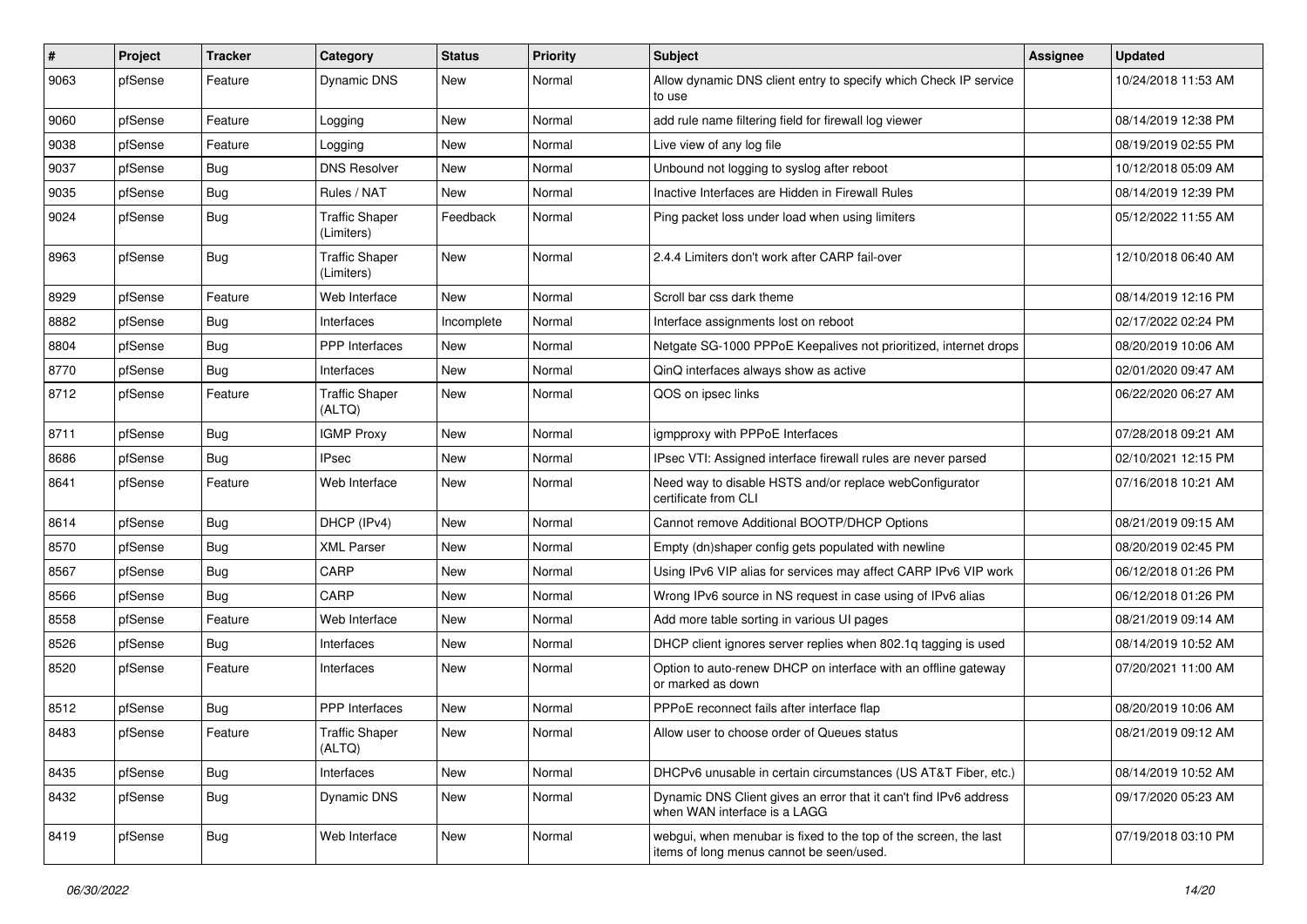| #    | Project | <b>Tracker</b> | Category                                        | <b>Status</b> | <b>Priority</b> | <b>Subject</b>                                                                                                          | <b>Assignee</b> | <b>Updated</b>      |
|------|---------|----------------|-------------------------------------------------|---------------|-----------------|-------------------------------------------------------------------------------------------------------------------------|-----------------|---------------------|
| 8406 | pfSense | Bug            | Dynamic DNS                                     | <b>New</b>    | Normal          | DDNS IPV6 Cloudflare Client does not detect PPOE address                                                                |                 | 03/31/2018 11:56 AM |
| 8401 | pfSense | Bug            | Installer                                       | <b>New</b>    | Normal          | Issues related to keys representing alphabetic characters specific<br>to Scandinavian languages and to some other keys. |                 | 03/30/2018 11:06 AM |
| 8385 | pfSense | Feature        | Rules / NAT                                     | <b>New</b>    | Normal          | Utilize IP addresses from successfully authenticated OpenVPN<br>endpoints to Update Firewall Rules                      |                 | 07/19/2018 03:07 PM |
| 8372 | pfSense | Feature        | Logging                                         | <b>New</b>    | Normal          | add gui setting to adjust refresh rate for dynamic firewall logs                                                        |                 | 08/14/2019 10:31 AM |
| 8346 | pfSense | Feature        | <b>IPsec</b>                                    | <b>New</b>    | Normal          | Let pFSense act as an IPSec XAuth VPN Client                                                                            |                 | 02/23/2018 07:39 AM |
| 8343 | pfSense | <b>Bug</b>     | Gateways                                        | <b>New</b>    | Normal          | Gateway Routes (Default Routes) not removed in Kernel when<br>removed from GUI                                          |                 | 05/14/2020 01:22 AM |
| 8335 | pfSense | Bug            | <b>LAGG Interfaces</b>                          | New           | Normal          | System hang with LACP downlink to UniFi switch                                                                          |                 | 08/21/2019 11:18 AM |
| 8330 | pfSense | Feature        | DHCP (IPv4)                                     | <b>New</b>    | Normal          | add options for ddns-local-address statements                                                                           |                 | 04/27/2021 12:31 PM |
| 8325 | pfSense | Bug            | UPnP/NAT-PMP                                    | <b>New</b>    | Normal          | UPnP not available for pppoe-Clients                                                                                    |                 | 11/15/2020 10:33 AM |
| 8313 | pfSense | Bug            | <b>Notifications</b>                            | <b>New</b>    | Normal          | STARTTLS auto detection not working                                                                                     |                 | 04/21/2022 12:39 PM |
| 8285 | pfSense | Bug            | Web Interface                                   | <b>New</b>    | Normal          | Actions on stale data may result in catastrophic results                                                                |                 | 01/16/2018 08:08 PM |
| 8263 | pfSense | <b>Bug</b>     | <b>Traffic Shaper</b><br>(ALTQ)                 | New           | Normal          | Cannot create a nonlinear `Link Share` service curve because of:<br>"the sum of the child bandwidth higher than parent" |                 | 11/05/2020 07:31 AM |
| 8262 | pfSense | Feature        | <b>IPv6 Router</b><br>Advertisements<br>(RADVD) | <b>New</b>    | Normal          | Make each prefix flags configurable separately.                                                                         |                 | 01/16/2018 12:35 PM |
| 8243 | pfSense | Feature        | <b>XMLRPC</b>                                   | <b>New</b>    | Normal          | Sync dashboard settings over xmlrpc                                                                                     |                 | 08/21/2019 10:42 AM |
| 8236 | pfSense | Feature        | <b>DNS Resolver</b>                             | <b>New</b>    | Normal          | Ability to configure "forward-first" and "forward-host" options for<br>more robust domain overrides in DNS Resolver     |                 | 12/26/2017 01:26 AM |
| 8207 | pfSense | <b>Bug</b>     | <b>Operating System</b>                         | New           | Normal          | 2.4 cannot boot as a Xen VM with more than 7 NICs                                                                       |                 | 06/25/2022 05:42 PM |
| 8178 | pfSense | Feature        | Package System                                  | <b>New</b>    | Normal          | Allow setting attributes for form elements in package XML                                                               |                 | 12/09/2017 07:48 PM |
| 8177 | pfSense | Bug            | Package System                                  | <b>New</b>    | Normal          | "/xsl/package.xsl" is referenced in package XML files but not on<br>the firewall                                        |                 | 08/14/2019 09:56 AM |
| 8176 | pfSense | Bug            | Package System                                  | <b>New</b>    | Normal          | ./schema/packages.dtd -- referenced in *xml, but missing?                                                               |                 | 12/09/2017 06:52 PM |
| 8173 | pfSense | Feature        | Interfaces                                      | <b>New</b>    | Normal          | dhcp6c - RAW Options                                                                                                    |                 | 05/29/2022 05:34 PM |
| 8170 | pfSense | Feature        | <b>XMLRPC</b>                                   | New           | Normal          | XMLRPC Sync deletes entires on remote System                                                                            |                 | 08/21/2019 10:42 AM |
| 8168 | pfSense | Feature        | <b>IPsec</b>                                    | <b>New</b>    | Normal          | strongswan dhcp option                                                                                                  |                 | 12/19/2017 04:14 AM |
| 8149 | pfSense | Feature        | <b>NTPD</b>                                     | <b>New</b>    | Normal          | <b>NTPsec</b>                                                                                                           |                 | 10/11/2020 10:59 AM |
| 8130 | pfSense | <b>Bug</b>     | <b>Traffic Graphs</b>                           | <b>New</b>    | Normal          | Status - Monitoring - Area chart displays traffic data differently<br>than Line or Bar charts                           |                 | 11/26/2017 01:40 PM |
| 8122 | pfSense | Bug            | OpenVPN                                         | <b>New</b>    | Normal          | openypn client is unable to use OTP (temporary) passwords                                                               |                 | 04/16/2018 09:28 AM |
| 8113 | pfSense | <b>Bug</b>     | Interfaces                                      | <b>New</b>    | Normal          | MTU setting on bridge, openvpn clients ignored                                                                          |                 | 12/31/2021 05:55 PM |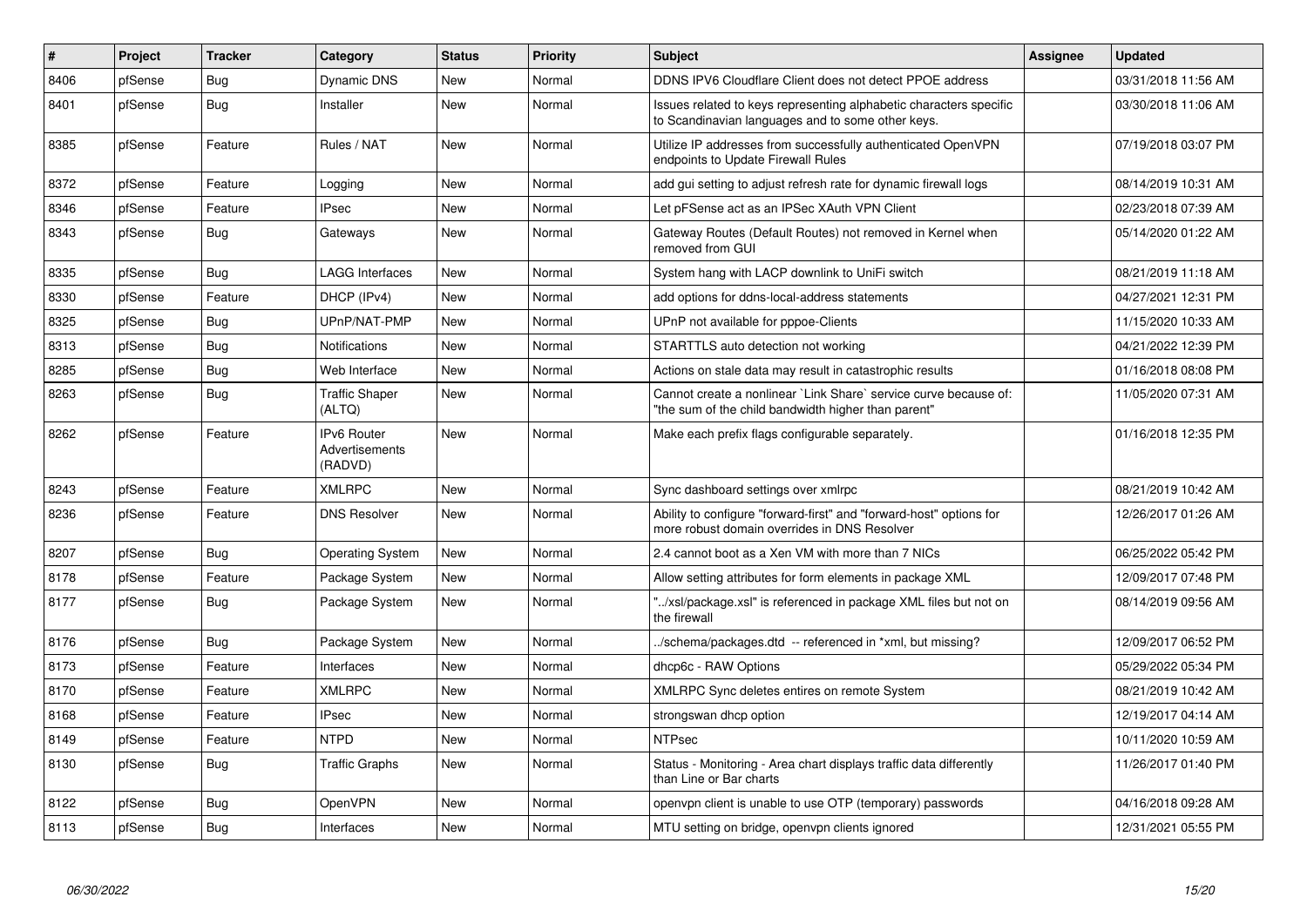| #    | Project | <b>Tracker</b> | Category                        | <b>Status</b> | <b>Priority</b> | Subject                                                                                                                           | <b>Assignee</b> | <b>Updated</b>      |
|------|---------|----------------|---------------------------------|---------------|-----------------|-----------------------------------------------------------------------------------------------------------------------------------|-----------------|---------------------|
| 8095 | pfSense | <b>Bug</b>     | Translations                    | New           | Normal          | Unescaped simple quotes break JavaScript features when the<br>French translation is enabled                                       |                 | 08/21/2019 09:06 AM |
| 8087 | pfSense | <b>Bug</b>     | Authentication                  | New           | Normal          | Provide Calling-Station-ID to RADIUS backed VPN connections                                                                       |                 | 06/06/2020 05:36 AM |
| 8078 | pfSense | Feature        | PPP Interfaces                  | New           | Normal          | PPPoE Reconnect Wait Time                                                                                                         |                 | 11/09/2017 05:13 PM |
| 8076 | pfSense | <b>Bug</b>     | Backup / Restore                | New           | Normal          | User can easily apply an unusable interface configuration after<br>restore                                                        |                 | 08/14/2019 10:52 AM |
| 8073 | pfSense | <b>Bug</b>     | <b>IPsec</b>                    | <b>New</b>    | Normal          | Traffic inexplicably not going through IPSEC despite (in theory)<br>matching SPs                                                  |                 | 11/09/2017 02:51 AM |
| 8066 | pfSense | <b>Bug</b>     | Routing                         | <b>New</b>    | Normal          | Static routes not applied when they go out a interface using carp                                                                 |                 | 11/08/2017 02:04 AM |
| 8036 | pfSense | Feature        | <b>IPsec</b>                    | <b>New</b>    | Normal          | Want to run multiple Mobile Client IKEv2 server instances                                                                         |                 | 08/14/2019 09:31 AM |
| 8004 | pfSense | <b>Bug</b>     | <b>NAT Reflection</b>           | New           | Normal          | Error notice for a deleted NAT that had a RULE or an existing NAT<br>which is claimed to have no NAT port                         |                 | 10/24/2017 06:39 PM |
| 7988 | pfSense | Feature        | Web Interface                   | <b>New</b>    | Normal          | Compact Theme based on Compact-RED with the default theme<br>colors.                                                              |                 | 10/23/2017 05:34 AM |
| 7986 | pfSense | <b>Bug</b>     | Wireless                        | <b>New</b>    | Normal          | WLAN card no longer properly initialized under 2.4.0                                                                              |                 | 06/19/2020 08:08 AM |
| 7977 | pfSense | Bug            | Translations                    | <b>New</b>    | Normal          | English text shown in stead of translated text (Routing - Gateway<br>groups - edit)                                               |                 | 08/21/2019 11:28 AM |
| 7974 | pfSense | Feature        | Dashboard                       | <b>New</b>    | Normal          | <b>ZFS RAID Monitor Not available</b>                                                                                             |                 | 08/20/2019 01:34 PM |
| 7971 | pfSense | Feature        | <b>Captive Portal</b>           | <b>New</b>    | Normal          | Allow import, export and synchronization of MACs under Captive<br>Portal service                                                  |                 | 10/19/2017 04:56 AM |
| 7964 | pfSense | <b>Bug</b>     | Multi-WAN                       | <b>New</b>    | Normal          | Restart openvpn on gateway switching                                                                                              |                 | 08/19/2019 12:35 PM |
| 7957 | pfSense | Feature        | Web Interface                   | New           | Normal          | GUI theme - separate "colour" from "compact/normal" in theme<br>dropdown                                                          |                 | 10/17/2017 06:58 AM |
| 7956 | pfSense | Feature        | Web Interface                   | New           | Normal          | Favicon able to match GUI colour setting?                                                                                         |                 | 10/17/2017 06:36 AM |
| 7943 | pfSense | Bug            | Web Interface                   | New           | Normal          | CSS Overflow Fix for Drop Down Menus in webConfigurator                                                                           |                 | 11/21/2020 02:54 PM |
| 7922 | pfSense | Feature        | Rules / NAT                     | New           | Normal          | Add the option to select the ISP IPv6 Delegated Prefix as a<br>destination in firewall rules                                      |                 | 10/10/2017 06:36 PM |
| 7899 | pfSense | <b>Bug</b>     | <b>Traffic Shaper</b><br>(ALTQ) | <b>New</b>    | Normal          | a floating 'match' rule on LAN does not put traffic from a broswer<br>on a clientpc into a shaper queue                           |                 | 09/28/2017 09:16 AM |
| 7888 | pfSense | Feature        | Package System                  | <b>New</b>    | Normal          | Add a button in package manager GUI to upgrade all packages                                                                       |                 | 09/28/2017 05:50 AM |
| 7881 | pfSense | Feature        | OpenVPN                         | New           | Normal          | OpenVPN client - add support for multiple server entries                                                                          |                 | 08/14/2019 09:32 AM |
| 7863 | pfSense | <b>Bug</b>     | User Manager /<br>Privileges    | New           | Normal          | The "WebCfg - All pages" permission inclueds the "User - System:<br>Shell account access" even though that is not a WebCofg page. |                 | 09/16/2017 05:13 AM |
| 7852 | pfSense | Feature        | <b>DNS Resolver</b>             | New           | Normal          | Add views support to Unbound GUI                                                                                                  |                 | 09/11/2017 12:26 PM |
| 7821 | pfSense | Bug            | DHCP (IPv6)                     | New           | Normal          | GIF does not support broadcast                                                                                                    |                 | 08/29/2017 10:50 AM |
| 7812 | pfSense | Feature        | Web Interface                   | New           | Normal          | ZFS handling of autopreplace                                                                                                      |                 | 08/13/2019 03:53 PM |
| 7800 | pfSense | Feature        | Logging                         | New           | Normal          | Add option for state logging                                                                                                      |                 | 08/13/2019 03:51 PM |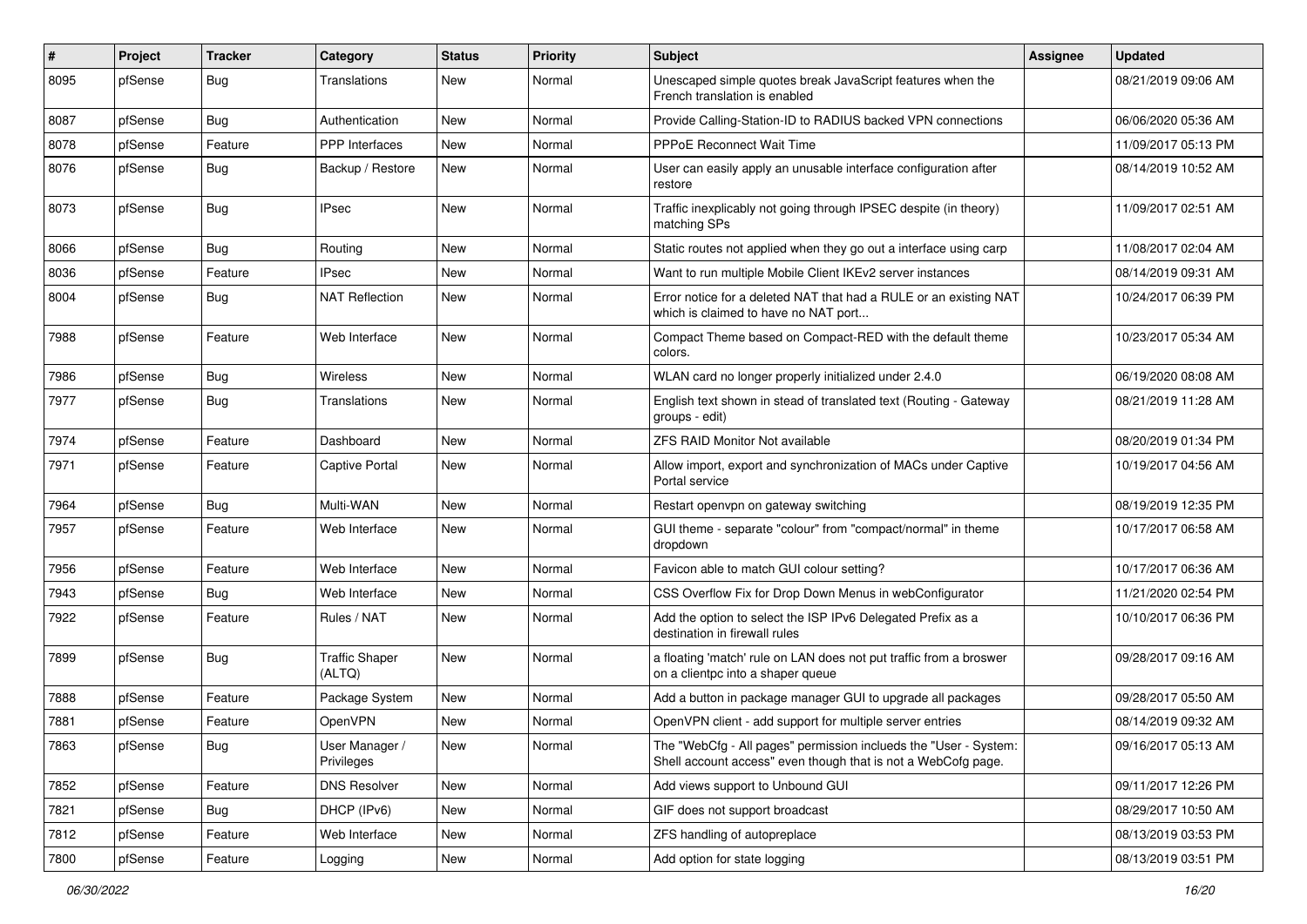| #    | Project | <b>Tracker</b> | Category                                 | <b>Status</b> | Priority | <b>Subject</b>                                                                                                        | <b>Assignee</b> | <b>Updated</b>      |
|------|---------|----------------|------------------------------------------|---------------|----------|-----------------------------------------------------------------------------------------------------------------------|-----------------|---------------------|
| 7799 | pfSense | Feature        | Rules / NAT                              | <b>New</b>    | Normal   | Make an ajax call to toggle logging by clicking on the logging icon<br>next to a rule                                 |                 | 08/13/2019 09:40 AM |
| 7783 | pfSense | Feature        | <b>Operating System</b>                  | New           | Normal   | Support for hosting VMs on pfSense using bhyve                                                                        |                 | 03/25/2022 11:53 AM |
| 7781 | pfSense | Feature        | Rules / NAT                              | <b>New</b>    | Normal   | Please Enable Rule Separators on Manual Outbound NAT                                                                  |                 | 08/21/2019 09:07 AM |
| 7779 | pfSense | <b>Bug</b>     | OpenVPN                                  | <b>New</b>    | Normal   | Traffic crossing a site-to-site OpenVPN tunnel fails to fragment.                                                     |                 | 06/02/2021 08:26 AM |
| 7773 | pfSense | Feature        | <b>IPsec</b>                             | <b>New</b>    | Normal   | IPSec using IKEv2 with split DNS not using provided domain<br>names                                                   |                 | 08/15/2017 05:25 PM |
| 7761 | pfSense | Feature        | Rules / NAT                              | <b>New</b>    | Normal   | Add a way to match on IPv6 proto=0 (hop-by-hop header<br>extension)                                                   |                 | 08/13/2019 03:49 PM |
| 7757 | pfSense | <b>Bug</b>     | Backup / Restore                         | <b>New</b>    | Normal   | Auto Config Backup fails to upload unless Default Gateway is up                                                       |                 | 08/16/2019 12:47 PM |
| 7747 | pfSense | Feature        | Console Menu                             | <b>New</b>    | Normal   | Minor UI Tweak: Make hitting enter on the console (esp via SSH)<br>should not log you out, but simply redraw the menu |                 | 08/01/2017 04:03 PM |
| 7738 | pfSense | Feature        | <b>IPsec</b>                             | <b>New</b>    | Normal   | Highlight which IPSec (or other VPN) crypto modes are<br>hardware-accelerated in the UI                               |                 | 08/13/2019 03:46 PM |
| 7737 | pfSense | <b>Bug</b>     | IPv6 Router<br>Advertisements<br>(RADVD) | <b>New</b>    | Normal   | radvd error message                                                                                                   |                 | 08/13/2019 09:41 AM |
| 7734 | pfSense | <b>Bug</b>     | DHCP (IPv6)                              | <b>New</b>    | Normal   | Using opton ia pd0 does not renew prefix and prefix get dropped                                                       |                 | 07/31/2017 03:46 AM |
| 7720 | pfSense | Feature        | Hardware / Drivers                       | <b>New</b>    | Normal   | Add general watchdog kernel modules (like ichwd) and watchdogd<br>support in the GUI.                                 |                 | 08/19/2019 01:20 PM |
| 7671 | pfSense | Feature        | Gateway Monitoring                       | <b>New</b>    | Normal   | Gateway Monitoring Via Custom Script or Telnet.                                                                       |                 | 09/18/2020 02:59 PM |
| 7665 | pfSense | <b>Bug</b>     | Aliases / Tables                         | <b>New</b>    | Normal   | Host range validation for Aliases is not strict enough                                                                |                 | 08/21/2019 11:01 AM |
| 7626 | pfSense | Feature        | Interfaces                               | <b>New</b>    | Normal   | Add IPoE support for WAN                                                                                              |                 | 01/01/2022 12:31 AM |
| 7602 | pfSense | Feature        | <b>Operating System</b>                  | <b>New</b>    | Normal   | Auto-Create bootable USB for recovery                                                                                 |                 | 08/13/2019 09:50 AM |
| 7590 | pfSense | <b>Bug</b>     | Diagnostics                              | New           | Normal   | diag edit do not save when nothing to sae (in directory browse<br>view)                                               |                 | 05/20/2017 05:04 PM |
| 7589 | pfSense | <b>Bug</b>     | Diagnostics                              | <b>New</b>    | Normal   | diag_edit.php old print_info_box                                                                                      |                 | 05/20/2017 05:02 PM |
| 7563 | pfSense | Feature        | L <sub>2</sub> TP                        | <b>New</b>    | Normal   | 12tp Suggestion: consider allowing IP/Subnet for the user.                                                            |                 | 08/21/2019 10:52 AM |
| 7551 | pfSense | Bug            | Rules / NAT                              | <b>New</b>    | Normal   | Dynamic IPsec endpoints not added to rule set after WAN<br>down/up                                                    |                 | 05/16/2017 02:26 PM |
| 7541 | pfSense | Feature        | Installer                                | <b>New</b>    | Normal   | ZFS Install, add hot spare option                                                                                     |                 | 08/14/2019 09:32 AM |
| 7476 | pfSense | Bug            | Logging                                  | <b>New</b>    | Normal   | Dirty buffer used to build log messages?                                                                              |                 | 04/17/2017 09:51 PM |
| 7430 | pfSense | <b>Bug</b>     | Interfaces                               | <b>New</b>    | Normal   | pfsense-utils.inc - where_is_ipaddr_configured() should account<br>for loopback interface                             |                 | 08/13/2019 03:48 PM |
| 7420 | pfSense | Bug            | <b>IPsec</b>                             | <b>New</b>    | Normal   | ipsec status freezing                                                                                                 |                 | 02/13/2020 09:09 AM |
| 7418 | pfSense | Feature        | <b>Dynamic DNS</b>                       | <b>New</b>    | Normal   | Dynamic dns should be sorted interface name                                                                           |                 | 08/21/2019 08:58 AM |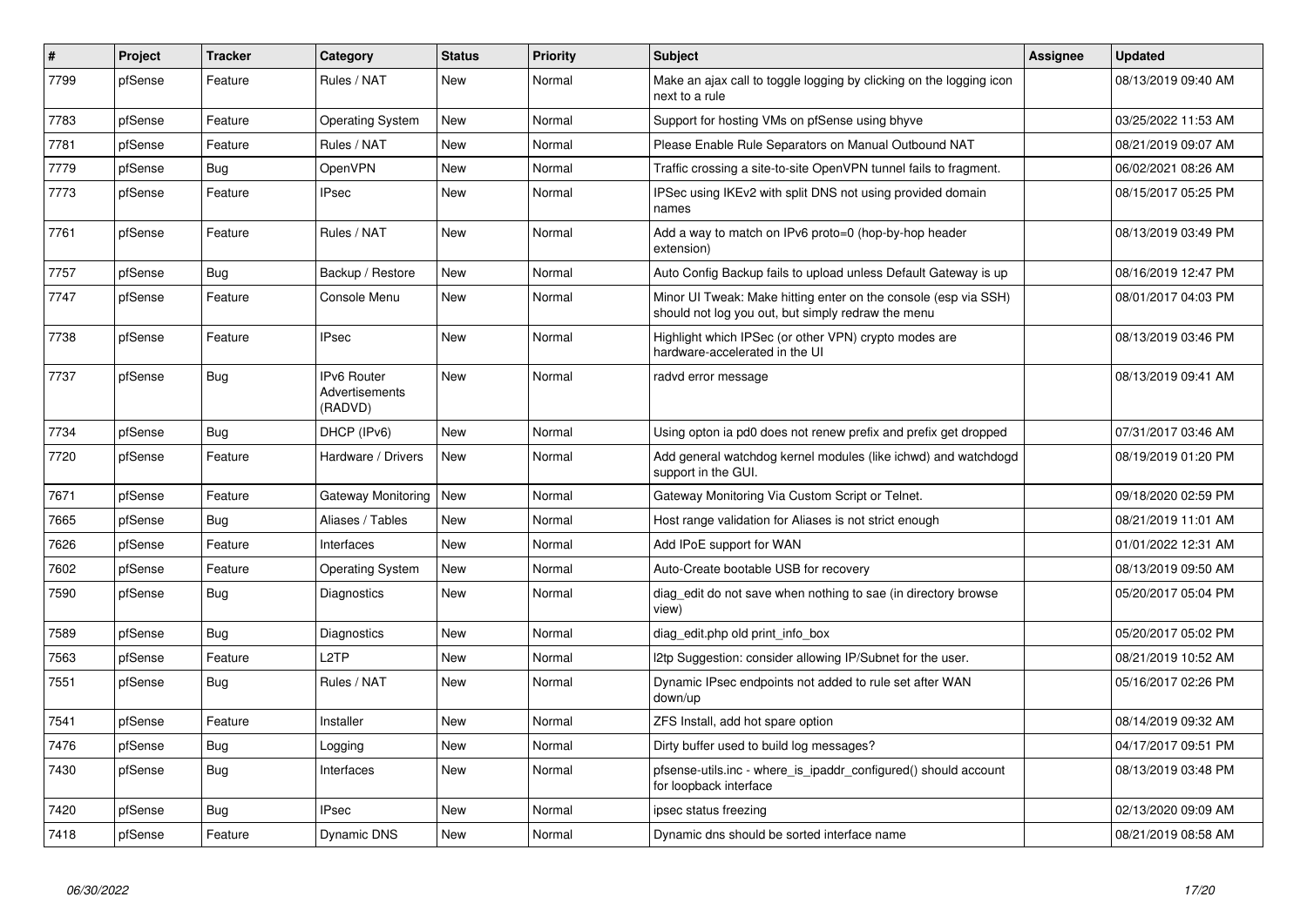| #    | Project | <b>Tracker</b> | Category                                 | <b>Status</b> | <b>Priority</b> | Subject                                                                                                                       | <b>Assignee</b> | <b>Updated</b>      |
|------|---------|----------------|------------------------------------------|---------------|-----------------|-------------------------------------------------------------------------------------------------------------------------------|-----------------|---------------------|
| 7405 | pfSense | Feature        | DHCP (IPv4)                              | New           | Normal          | Ability to add dhcp host reservations from "Diagnostics -> ARP<br>table"                                                      |                 | 10/12/2020 08:22 AM |
| 7402 | pfSense | <b>Bug</b>     | Web Interface                            | New           | Normal          | Inconsistent use of htmlentities validation checks                                                                            |                 | 03/21/2017 08:58 AM |
| 7385 | pfSense | Todo           | Web Interface                            | <b>New</b>    | Normal          | Sanitize PHP includes                                                                                                         |                 | 08/13/2019 03:22 PM |
| 7373 | pfSense | <b>Bug</b>     | Rules / NAT                              | <b>New</b>    | Normal          | Firewall schedules GUI needs to be redone from scratch                                                                        |                 | 08/21/2019 08:56 AM |
| 7352 | pfSense | Bug            | Routing                                  | New           | Normal          | pfSense IPv6 static route is dumped after a WAN flap                                                                          |                 | 01/20/2022 09:35 AM |
| 7303 | pfSense | Bug            | IPv6 Router<br>Advertisements<br>(RADVD) | New           | Normal          | ipv6 connectivity lost on pfSense reboot                                                                                      |                 | 08/20/2019 12:23 PM |
| 7292 | pfSense | Feature        | Dynamic DNS                              | <b>New</b>    | Normal          | DynamicDNS configuration does not sync to HA secondary                                                                        |                 | 02/21/2017 04:56 PM |
| 7287 | pfSense | Feature        | <b>NTPD</b>                              | New           | Normal          | NTP add support for ACTS ref clock                                                                                            |                 | 10/12/2020 07:45 AM |
| 7286 | pfSense | <b>Bug</b>     | OpenVPN                                  | Incomplete    | Normal          | OpenVPN client is unreliable when you have multiple tunnels                                                                   |                 | 08/19/2019 03:28 PM |
| 7281 | pfSense | Feature        | OpenVPN                                  | <b>New</b>    | Normal          | OpenVPN: Add support for IPv6 dynamic prefix selection                                                                        |                 | 12/21/2017 08:56 PM |
| 7260 | pfSense | Feature        | Rules / NAT                              | <b>New</b>    | Normal          | Source OS / p0f Database Missing Modern Operating Systems                                                                     |                 | 04/18/2020 02:25 AM |
| 7244 | pfSense | Feature        | Developer Tools                          | New           | Normal          | Publish pfsense as a Vagrant Basebox                                                                                          |                 | 01/29/2019 04:09 AM |
| 7238 | pfSense | Bug            | Web Interface                            | <b>New</b>    | Normal          | Menu layout broken when using "Hostname in Menu" with long<br>hostnames                                                       |                 | 02/21/2017 07:01 AM |
| 7201 | pfSense | Feature        | <b>NTPD</b>                              | <b>New</b>    | Normal          | NTP Support multiple GPS reference clocks                                                                                     |                 | 04/27/2021 12:31 PM |
| 7195 | pfSense | Bug            | Package System                           | New           | Normal          | pkg edit.php - < checkenablefields > tag has no effect on fields<br>other than checkbox/input                                 |                 | 08/21/2019 09:15 AM |
| 7182 | pfSense | Feature        | Dashboard                                | <b>New</b>    | Normal          | Break up System Widget on the Dashboard                                                                                       |                 | 08/21/2019 08:59 AM |
| 7172 | pfSense | Bug            | DHCP (IPv4)                              | New           | Normal          | Sorting by hostname in Services > DHCP Server > LAN should be<br>"natural" (alphanumeric friendly)                            |                 | 08/20/2019 03:47 PM |
| 7152 | pfSense | Bug            | <b>DNS Resolver</b>                      | <b>New</b>    | Normal          | Unbound / DNS Resolver issue if "Register DHCP static mappings<br>in the DNS Resolver" set before wildcard DNS custom options |                 | 12/18/2021 04:59 PM |
| 7138 | pfSense | Bug            | DHCP (IPv6)                              | Assigned      | Normal          | Pfsense wide dhcpv6 client doesn't recognise if id statement                                                                  |                 | 04/21/2022 12:39 PM |
| 7113 | pfSense | Bug            | Dashboard                                | New           | Normal          | Interface name in Traffic Graphs                                                                                              |                 | 12/31/2021 05:40 PM |
| 7096 | pfSense | Bug            | <b>DNS Resolver</b>                      | Feedback      | Normal          | Unbound fails to start on boot if specific network devices are<br>configured in the "Network Interfaces"                      |                 | 11/22/2021 08:59 AM |
| 7085 | pfSense | Feature        | Rules / NAT                              | <b>New</b>    | Normal          | <b>Edit Firewall Rules Seperator</b>                                                                                          |                 | 09/10/2017 09:15 AM |
| 7082 | pfSense | <b>Bug</b>     | Package System                           | New           | Normal          | pkg_edit.php - impossible to use default_value with rowhelperfield                                                            |                 | 08/21/2019 09:15 AM |
| 7040 | pfSense | Bug            | Interfaces                               | New           | Normal          | Issue when disabling an interface                                                                                             |                 | 12/26/2016 02:56 AM |
| 6977 | pfSense | <b>Bug</b>     | Interfaces                               | New           | Normal          | VLAN traffic is erroneously counted as underlying iface (untagged)<br>traffic                                                 |                 | 08/13/2019 02:56 PM |
| 6960 | pfSense | Feature        | DHCP (IPv4)                              | New           | Normal          | Consider replacing ISC DHCP server with KEA DHCP                                                                              |                 | 09/24/2020 01:59 PM |
| 6956 | pfSense | Feature        | <b>Captive Portal</b>                    | New           | Normal          | Allow more control over concurrent logins                                                                                     |                 | 11/23/2016 12:01 PM |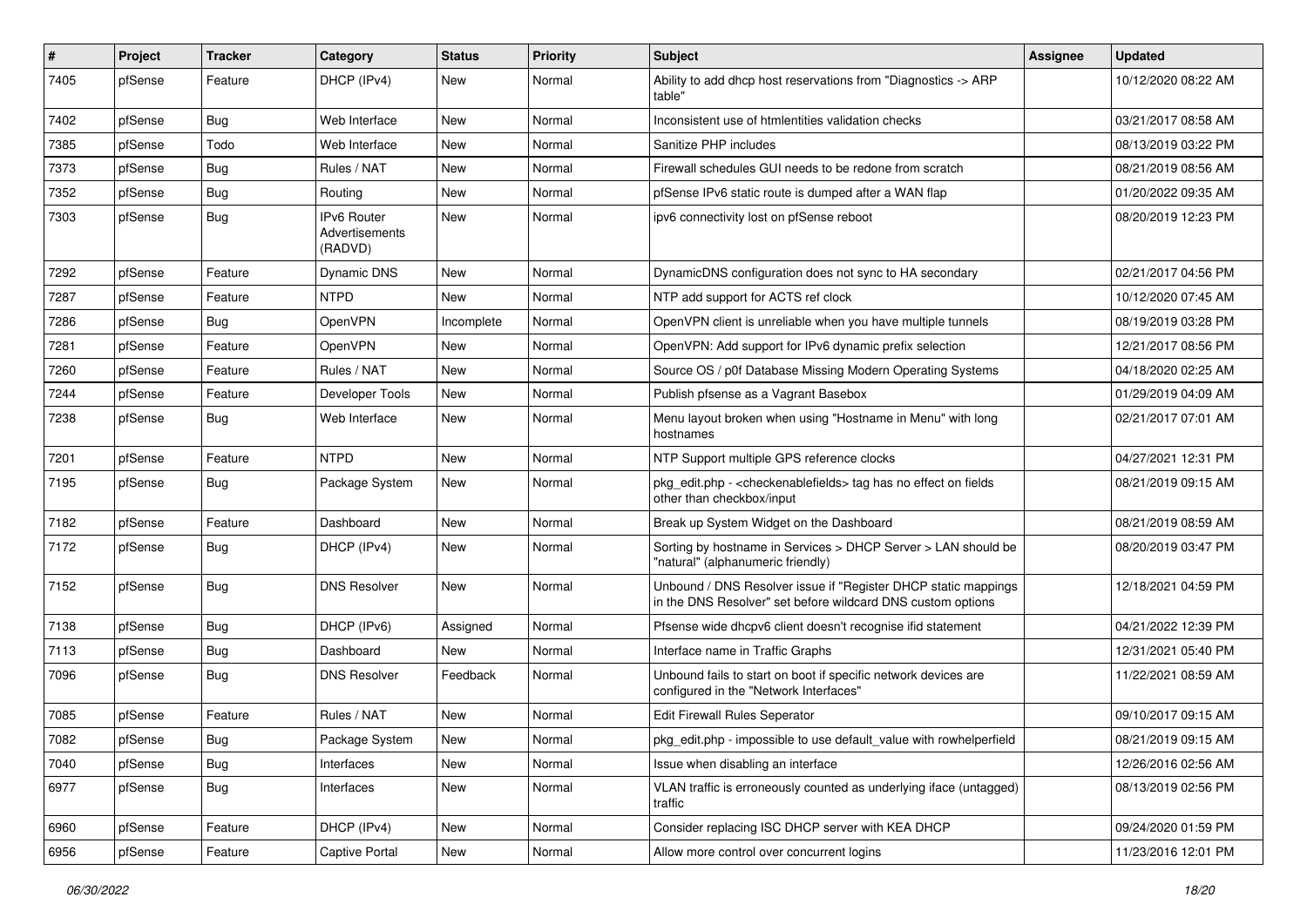| #    | Project | <b>Tracker</b> | Category                                        | <b>Status</b> | <b>Priority</b> | <b>Subject</b>                                                                                                                                         | <b>Assignee</b> | <b>Updated</b>      |
|------|---------|----------------|-------------------------------------------------|---------------|-----------------|--------------------------------------------------------------------------------------------------------------------------------------------------------|-----------------|---------------------|
| 6926 | pfSense | Bug            | UPnP/NAT-PMP                                    | <b>New</b>    | Normal          | Miniupnp advertising expired IPv6 address                                                                                                              |                 | 01/15/2022 08:29 PM |
| 6917 | pfSense | Feature        | Upgrade                                         | <b>New</b>    | Normal          | Add ability to choose from what IP/IFACE you search for updates                                                                                        |                 | 11/11/2016 09:51 AM |
| 6845 | pfSense | Feature        | <b>Interfaces</b>                               | <b>New</b>    | Normal          | DHCP / DHCPv6 WAN client status page                                                                                                                   |                 | 08/19/2019 12:37 PM |
| 6823 | pfSense | Bug            | Interfaces                                      | <b>New</b>    | Normal          | No connectivity after changing link state to UP                                                                                                        |                 | 04/21/2022 12:39 PM |
| 6816 | pfSense | Feature        | <b>IPv6 Router</b><br>Advertisements<br>(RADVD) | <b>New</b>    | Normal          | Status and/or Diagnostics page for radvd                                                                                                               |                 | 08/13/2019 02:35 PM |
| 6803 | pfSense | Bug            | Web Interface                                   | <b>New</b>    | Normal          | CSRF timeout occurs when it (probably) shouldn't                                                                                                       |                 | 11/03/2016 09:43 PM |
| 6799 | pfSense | Bug            | Rules / NAT                                     | <b>New</b>    | Normal          | Using NOT (!) with interface subnet macros results unexpected<br>traffic passing when multiple subnets are included in the macro<br>(i.e. VIP subnets) |                 | 02/07/2022 02:18 PM |
| 6796 | pfSense | Feature        | Interfaces                                      | <b>New</b>    | Normal          | Allow hostnames as GRE and GIF endpoints                                                                                                               |                 | 08/13/2019 02:35 PM |
| 6776 | pfSense | Feature        | Rules / NAT                                     | <b>New</b>    | Normal          | Allow disabling of "filter rule association" by default                                                                                                |                 | 08/17/2021 10:56 AM |
| 6738 | pfSense | Feature        | Web Interface                                   | <b>New</b>    | Normal          | GUI Action Buttons replicated to the top of the List                                                                                                   |                 | 07/10/2021 01:04 PM |
| 6691 | pfSense | Bug            | DHCP (IPv6)                                     | <b>New</b>    | Normal          | dhcp6c quits after only two tries if no response was received                                                                                          |                 | 12/07/2020 04:25 PM |
| 6668 | pfSense | Bug            | <b>IPsec</b>                                    | Feedback      | Normal          | IPSec tunnel + L2TP/IPSec VPN - wrong PSK chosen by pfSense                                                                                            |                 | 09/21/2019 02:07 AM |
| 6627 | pfSense | Bug            | Rules / NAT                                     | <b>New</b>    | Normal          | floating tab match rules ignore quick action so should be removed                                                                                      |                 | 07/18/2016 02:15 PM |
| 6615 | pfSense | Feature        | DHCP (IPv4)                                     | <b>New</b>    | Normal          | new DHCP server option                                                                                                                                 |                 | 08/13/2019 01:39 PM |
| 6614 | pfSense | <b>Bug</b>     | Web Interface                                   | Confirmed     | Normal          | Dashboard high CPU usage                                                                                                                               |                 | 07/14/2016 03:04 PM |
| 6605 | pfSense | <b>Bug</b>     | Interfaces                                      | Confirmed     | Normal          | rc.linkup logic issues with actions taken                                                                                                              |                 | 07/12/2016 07:46 PM |
| 6604 | pfSense | Feature        | <b>NTPD</b>                                     | <b>New</b>    | Normal          | Allow NTP server list to be overridden by DHCP/PPP                                                                                                     |                 | 08/13/2019 01:39 PM |
| 6602 | pfSense | Feature        | User Manager /<br>Privileges                    | <b>New</b>    | Normal          | Config writes denied via "deny config write" permission should<br>notify as such                                                                       |                 | 08/20/2019 03:43 PM |
| 6580 | pfSense | Bug            | <b>Operating System</b>                         | Confirmed     | Normal          | Bridge with down member interface sends ICMP unreachables<br>where it shouldn't                                                                        |                 | 07/05/2016 05:40 PM |
| 6574 | pfSense | Feature        | Hardware / Drivers                              | <b>New</b>    | Normal          | Support USB RNDIS network interfaces                                                                                                                   |                 | 08/20/2019 08:46 AM |
| 6554 | pfSense | Feature        | <b>NTPD</b>                                     | <b>New</b>    | Normal          | Reintroduce NTP mode7 for IEEE 1588 PTPd interop                                                                                                       |                 | 08/13/2019 01:40 PM |
| 6541 | pfSense | Bug            | <b>IPv6 Router</b><br>Advertisements<br>(RADVD) | <b>New</b>    | Normal          | IPv6 RAs always include on-link prefix; clients may not use<br>DHCPv6 managed addresses                                                                |                 | 08/13/2019 03:23 PM |
| 6539 | pfSense | Feature        | Rules / NAT                                     | <b>New</b>    | Normal          | ICMPv6 filtering requires multiple rules - no range support                                                                                            |                 | 08/13/2019 01:23 PM |
| 6517 | pfSense | <b>Bug</b>     | <b>IPsec</b>                                    | Confirmed     | Normal          | Adding mobile IPsec phase 2 entries requires restart of<br>strongswan                                                                                  |                 | 06/21/2016 11:04 PM |
| 6501 | pfSense | Todo           | Web Interface                                   | <b>New</b>    | Normal          | Tightening up subnet expansion                                                                                                                         |                 | 08/13/2019 01:23 PM |
| 6500 | pfSense | Feature        | Package System                                  | <b>New</b>    | Normal          | Should be a way to determine which packages are available<br>without having to update/install                                                          |                 | 06/17/2016 05:34 PM |